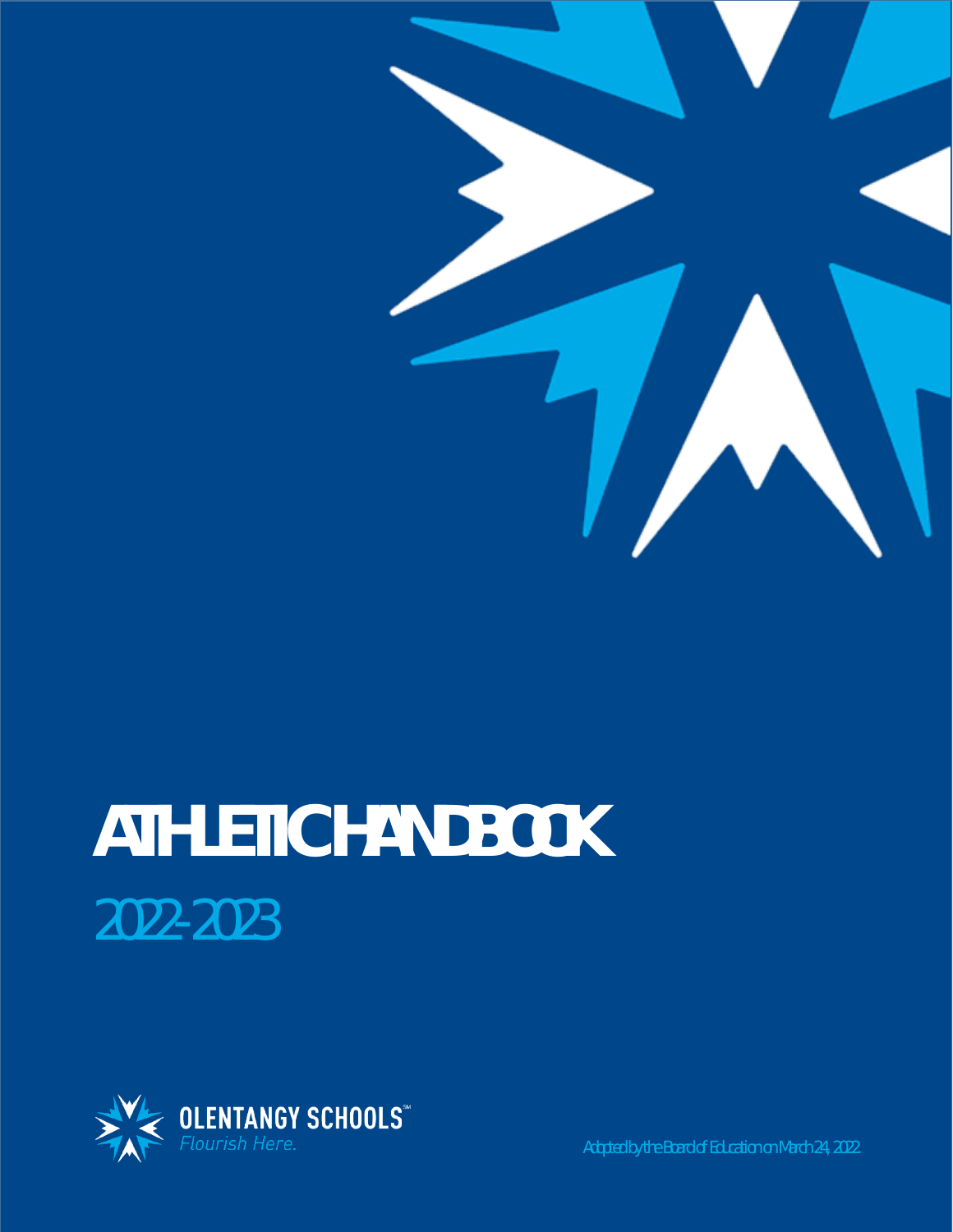# **OLENTANGY SCHOOLS**

Administrative Offices 7840 Graphics Way Lewis Center, OH 43035 740-657-4050 [http://www.olentangy.k12.oh.us](http://www.olentangy.k12.oh.us/)

# **BOARD OF EDUCATION**

| Mr. Kevin O'Brien  |
|--------------------|
| Dr. LaKesha Wyse   |
| Dr. Kevin Daberkow |
| Mr. Brandon Lester |
| Mrs. Mindy Patrick |

Board President Board Vice President Board Member Board member dy Patrick **Board Member**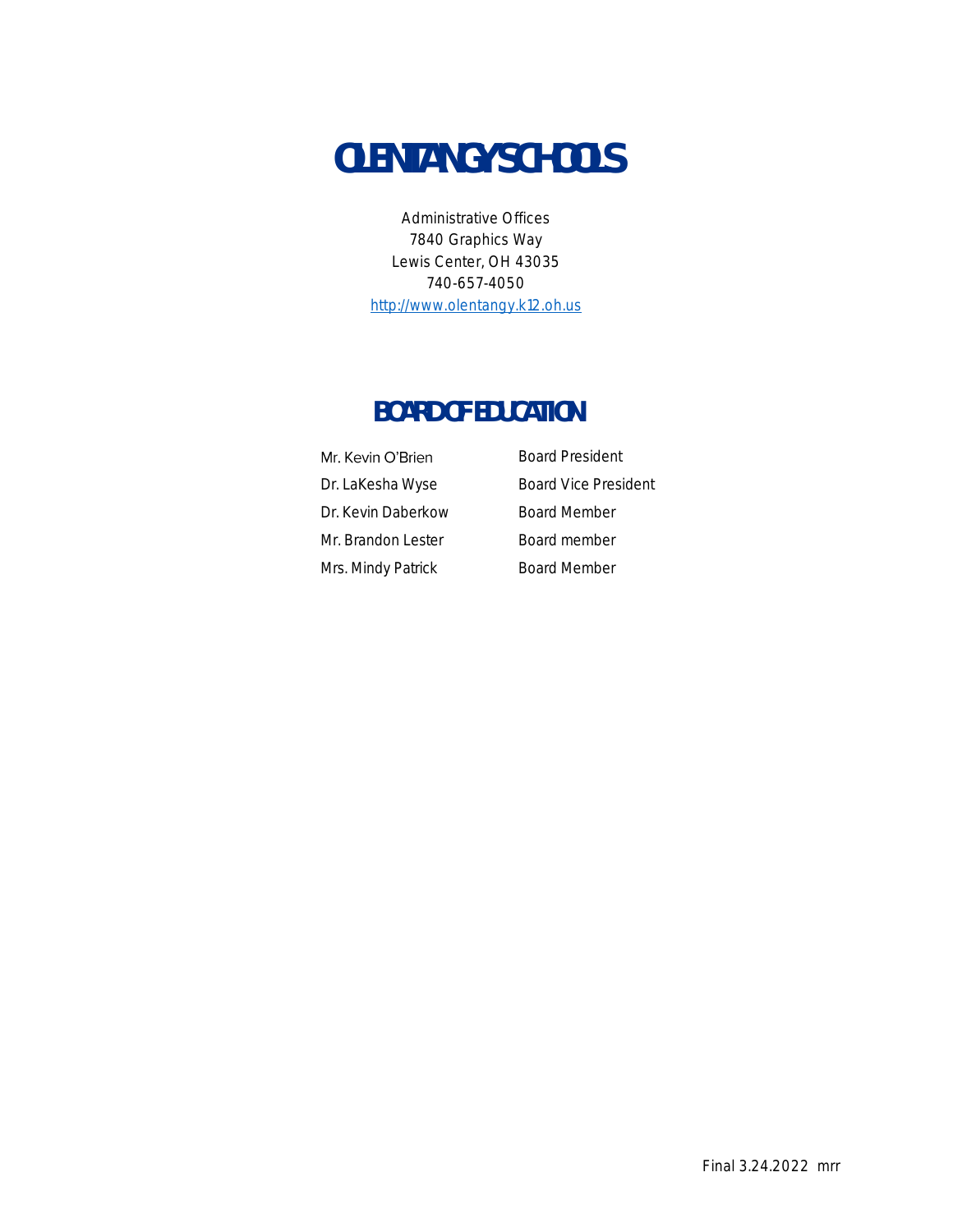# <span id="page-2-0"></span>Table of Contents

| EJECTION OF PLAYERS / CHEERLEADERS / STUDENT MANAGERS / STUDENT TRAINERS FROM ATHLETIC     |  |
|--------------------------------------------------------------------------------------------|--|
|                                                                                            |  |
|                                                                                            |  |
|                                                                                            |  |
|                                                                                            |  |
|                                                                                            |  |
| SELLING / ATTEMPTING TO SELL ALCOHOL, TRAFFICKING IN CONTROLLED SUBSTANCES / MOOD-ALTERING |  |
| RANDOM URINE DRUG TESTING OF OLENTANGY DISTRICT HIGH SCHOOL STUDENTS PARTICIPATING IN      |  |
| <b>DEFINITIONS</b>                                                                         |  |
|                                                                                            |  |
|                                                                                            |  |
|                                                                                            |  |
|                                                                                            |  |
|                                                                                            |  |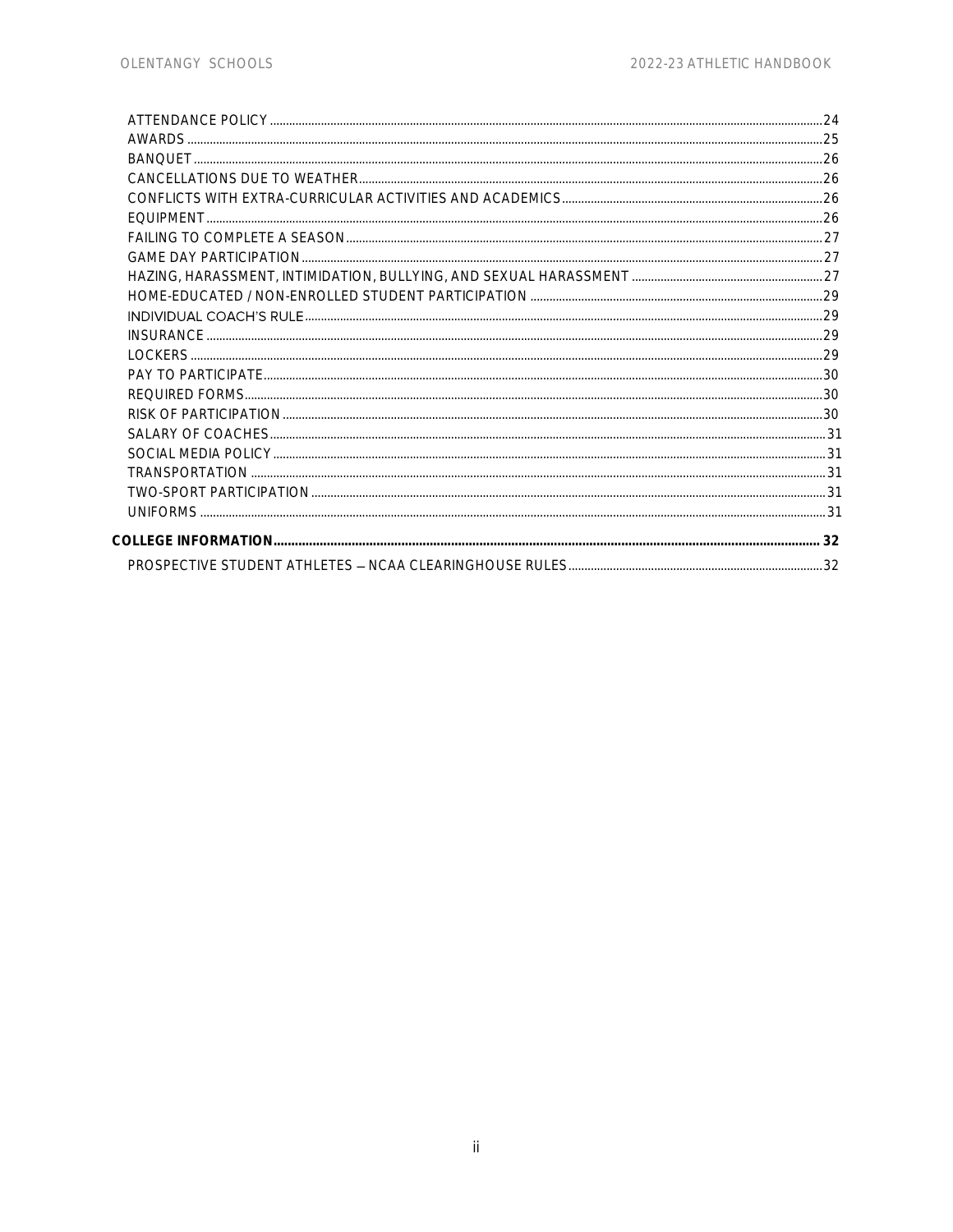# <span id="page-4-0"></span>**A MESSAGE FROM THE ATHLETIC DIRECTORS**

This handbook is being presented to you because your son or daughter desires to participate in interscholastic athletics at Olentangy Local Schools. You have also expressed your willingness to permit him or her to compete. Your family's interest in this phase of our school program is gratifying. We believe that participation in sports provides a wealth of opportunities and experiences that assist students in personal growth and development.

The Olentangy Local School District is interested in the development of young men and women through athletics. We feel that a properly controlled, well-organized sports program meets students' needs for selfexpression, mental alertness, and physical growth. It is our hope to maintain a program that is sound in purpose and will further each student's educational maturity.

Likewise, we believe that you have committed yourselves to certain responsibilities and obligations as a parents or guardians of an athlete. We would like to take this opportunity to acquaint you with specific policies that are necessary for a well-organized program of athletics.

It is the role of the Athletic Department to make rules governing interscholastic competition. These rules need broad based community support to be fully effective. This is achieved only through communication between the Athletic Department and the parents or guardians of our athletes. It is our hope to accomplish this objective through this athletic handbook for students, parents, and coaches.

Yours in scholarship, sportsmanship, and success,

High School Athletic Directors and Middle School Athletic Managers

# <span id="page-4-1"></span>STATEMENT OF ATHLETIC PHILOSOPHY

The Olentangy Local School District's athletic program should provide a variety of experiences to aid in the development of favorable habits and attitudes in students that will prepare them for adult life in a democratic society.

The interscholastic athletic program shall be conducted in accordance with existing Board of Education policies, rules and regulations. The board discourages any and all pressures that might tend to neglect good sportsmanship and good mental health. The athletic program must at all times be conducted in such a way as to justify it as an educational activity.

If an unusual or extreme circumstance warrants it, exception to athletic policies may be made at the discretion of the superintendent of schools. The superintendent may only make an exception within the applicable regulations of the Ohio High School Athletic Association (OHSAA) and the statutes of the State of Ohio.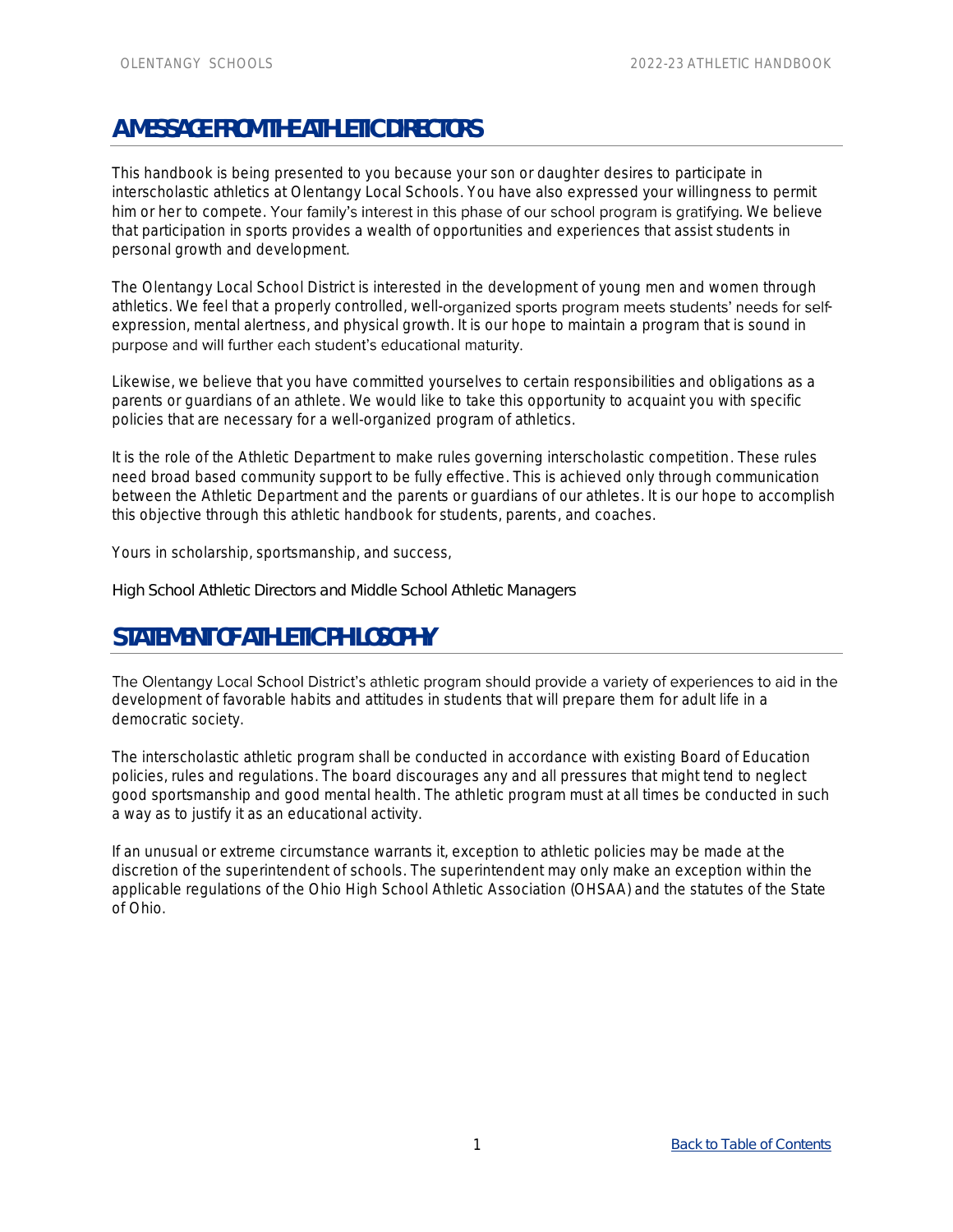# <span id="page-5-0"></span>**ATHLETIC GOAL AND OBJECTIVES**

#### **GOAL**

The student shall become a more effective citizen in a democratic society.

#### **SPECIFIC OBJECTIVES**

- 1. To learn teamwork To work with others in a democratic society, an individual must develop selfdiscipline, respect for authority and the spirit of hard work and sacrifice. Athletes must place the team and its objectives higher than personal desires.
- 2. To have fun the main reason people participate in sports and games
- 3. To be successful Our society is very competitive. We do not always win, but we succeed when we continually strive to do so. You can learn to accept defeat only by striving to win with earnest dedication. Develop a desire to excel.
- 4. Sportsmanship To accept success and defeat like a true sportsman, knowing you have done your best. We must learn to treat others as we would have others treat us. We need to develop desirable social traits, including emotional control, honesty, cooperation, and dependability.
- 5. To improve Continual improvement is essential to good citizenship. As an athlete, you must establish a goal and constantly try to reach that goal. Try to better yourself in the skills involved and in those characteristics set forth as being desirable.
- 6. Enjoy athletics It is necessary to acknowledge all of the personal rewards we derive from athletics and to give sufficiently of ourselves in order to preserve and improve the program.
- 7. To develop desirable personal health habits To be an active, contributing citizen, it is important to obtain a high degree of physical fitness through exercise and good health habits and to develop a desire to maintain this level of physical fitness after formal competition has been completed.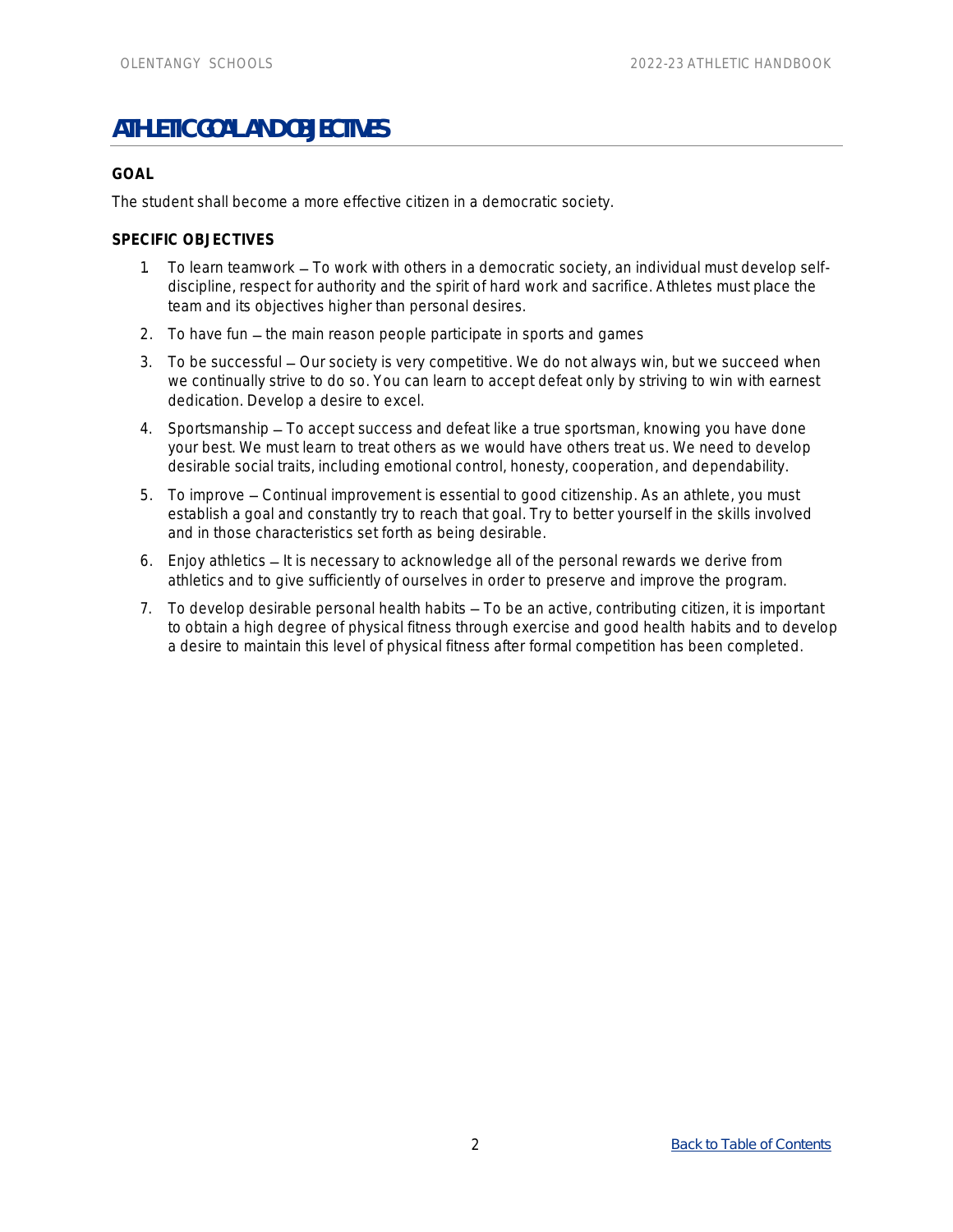# <span id="page-6-0"></span>**RESPONSIBILITIES OF AN OLENTANGY SCHOOLS ATHLETE**

Being a member of an Olentangy Schools athletic team is the fulfillment of an early ambition for many students. The attainment of this goal carries with it certain traditions and responsibilities that must be maintained. A great athletic tradition is not built overnight. It takes the hard work of many people over the years. As a member of an interscholastic squad, you have inherited a wonderful tradition, a tradition you are challenged to uphold.

Our tradition has been to win with honor. We desire to win, but only with honor to our athletes, our school, and our community. Such a tradition is worthy of the best efforts of all concerned. Over many years our squads have achieved numerous league and tournament championships. Many individuals have set records and won all-conference and all-state honors.

It will not be easy to contribute to such a great athletic tradition. When you wear your school colors, we assume that you not only understand our traditions, but also are willing to assume the responsibilities that go along with them. However, your contributions should be personally satisfying to you.

- Responsibilities to Yourself The more important of these responsibilities is to broaden yourself and develop strength and character. You owe it to yourself to get the greatest possible good from your school experiences. Your studies and your participation in other extra-curricular activities, as well as in sports, prepare you for life as an adult.
- Responsibilities to Your School Another responsibility you assume as a team member is to your school. Olentangy Local Schools cannot maintain its position of having outstanding programs unless you do your best in the activities in which you participate. You should participate in athletics to the best of your ability; you are contributing to the reputation of your school.

You assume a leadership role when you are on an athletic squad. The student body and citizens of the community know you and will judge our school by your conduct and attitudes, both on and off the field. Because of this leadership role, you can contribute greatly to school spirit and community pride. Make Olentangy proud of you and your community proud of your school by your faithful exemplification of these ideals.

Responsibilities to Others – As a team member, you also bear a heavy responsibility to your home. You should always strive to make your family proud. You must measure up to all of the training rules. You should practice and play to the best of your ability every day.

The younger students in the Olentangy district are watching you. They will copy you in many ways. Set good examples for these students.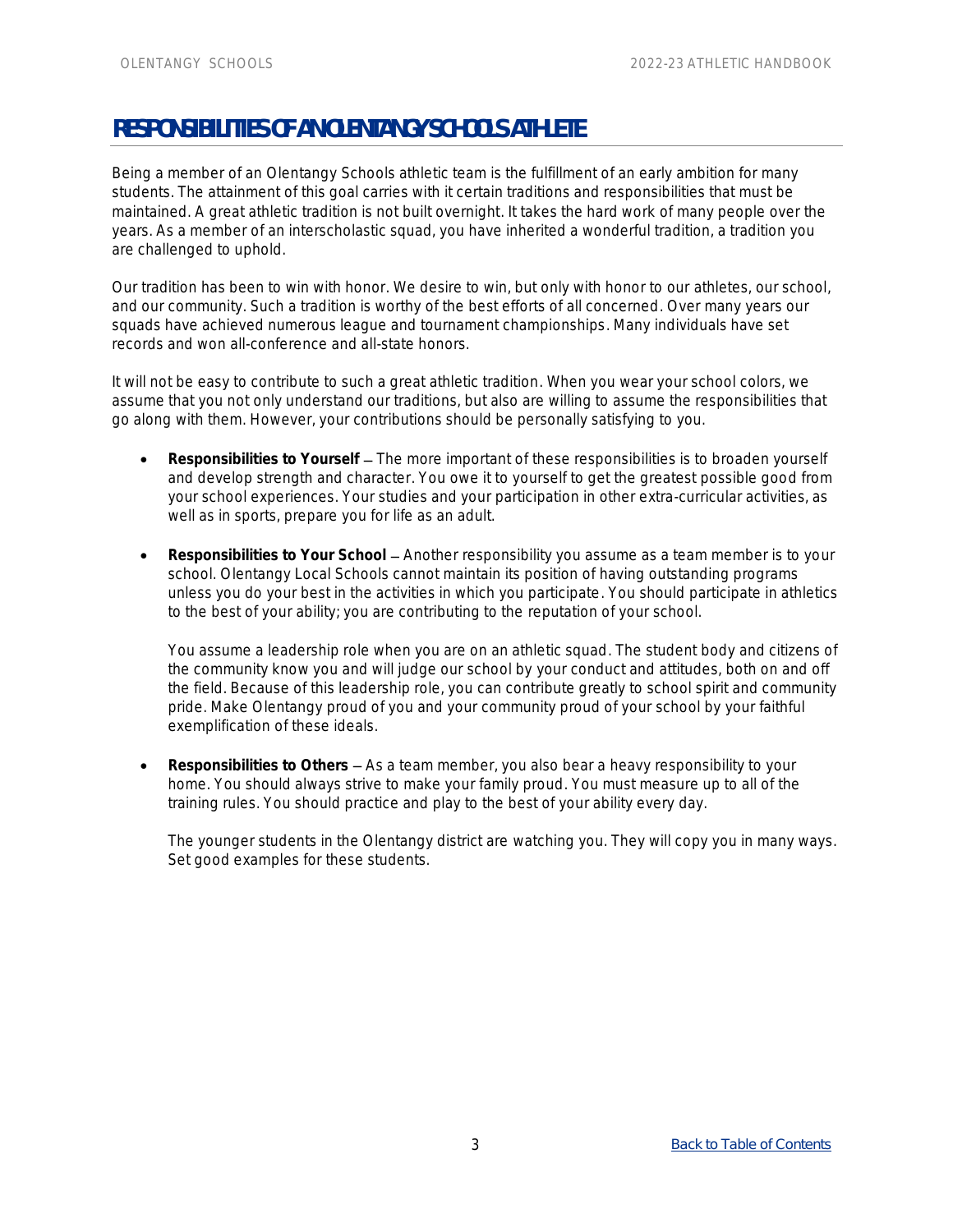# <span id="page-7-0"></span>**SPORTSMANSHIP PHILOSOPHY AND GUIDELINES**

# <span id="page-7-1"></span>**OVERVIEW**

The Olentangy Local Schools Athletic Department believes that interscholastic competition involving member schools of the Ohio High School Athletic Association (OHSAA) should be governed by the basic principles of good sportsmanship. This document has been prepared to ensure that all participants have a common understanding of those basic principles.

We believe that participation is as important as winning. We believe that students should be coached to play to the best of their ability and to understand that to play well is to play honorably. The promotion of sportsmanship is the obligation of all school personnel (principals, athletic directors, and coaches) and is directed to the behavior of spectators, coaches, and players. An additional component to consider is coaches' ethics. We believe the development of good sportsmanship through the practice of ethical behavior and moral reasoning is one of the acknowledged objectives of interscholastic athletics.

We, therefore, expect school administrators, coaches, athletes, cheerleaders, and spectators to know and embrace the following fundamentals of sportsmanship:

- 1. Respect should be demonstrated for athletic opponents and for their school at all times. Olentangy should treat visiting teams and their supporters as guests and accord them the consideration everyone deserves. Visiting schools should respect the property and dignity of their host school and its athletic teams.
- 2. Respect should be demonstrated for the officials at all times. As impartial arbiters who are trained to do their jobs to the best of their ability, officials should be given respect and an attitude of good sportsmanship regardless of the outcome of the contest.
- 3. Knowledge of and a proper respect for the current rules of the contest should guide the behavior of all participants. Rules are essential for a fair contest. Good sportsmanship suggests the importance of conforming to the rules.
- 4. All participants should strive to maintain self-control at all times. The desire to win cannot be accepted as a reason for irrational behavior. A proper perspective must be maintained by all if the potential educational values of athletic competition are to be realized.
- 5. All participants should learn to recognize and appreciate skill in performance regardless of school affiliation. Recognition of the good performance of an opponent is a demonstration of generosity and good will that is encouraged in all member schools. In order for good sportsmanship to prevail, it is essential that all participants understand their individual responsibilities and expected modes of behavior before, during and after contests.

#### <span id="page-7-2"></span>**PLAYERS / CHEERLEADERS**

Because athletes are admired and respected, they exert a great deal of influence over the actions and behavior of spectators. It is important that they embrace the following behaviors:

- 1. Treat opponents with the respect that is due them as guests and as fellow human beings.
- 2. Shake hands with opponents and wish them a good game when appropriate.
- 3. Exercise self-control at all times, accepting the judgment of the officials as just that, the best judgment they could make given what they know and see. Never argue or make gestures indicating lack of respect for the officials' judgment.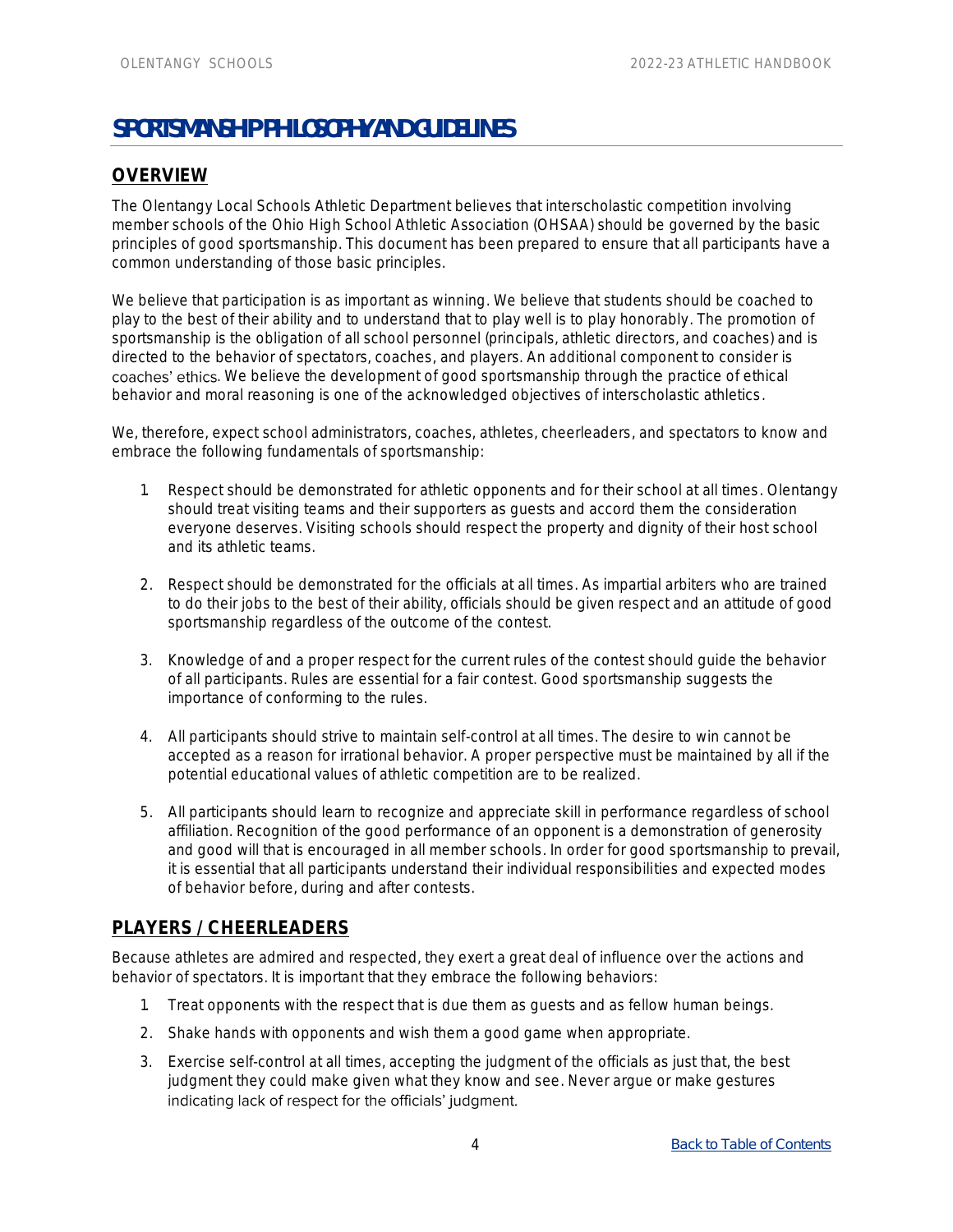- 4. Accept both victory and defeat with pride and compassion. Congratulate opponents in a sincere manner following either victory or defeat.
- 5. Accept seriously the responsibility and privilege of representing the school and community.
- 6. Athletes must follow team rules established by coaches as well as the Code of Conduct.

Athletes are to refrain from the following inappropriate behaviors:

- Taunting officials, opponents, or spectators
- Violation of bench rule: If an athlete leaves the bench area and is involved in an altercation on the playing field/area, the athlete will be suspended for two contests. The suspension should include non-conference and tournament games and should carry over into the next sports season if it occurs at the end of a sports season. If an athlete leaves the bench area and is involved in an altercation in the stands, the athlete will be suspended from contests for one calendar year.
- Racist, sexist, or abusive comments or actions directed at others will not be tolerated and will result in suspension and additional school consequences.
- Damage/destruction of school property
- Theft of school or personal property

Disciplinary actions include:

- 1. Denial of participation in an event
- 2. Removal from contest
- 3. Suspension for a portion of the season
- 4. Restitution
- 5. Conference/hearing with school official
- 6. Violations of the Code of Conduct may result in school discipline

#### <span id="page-8-0"></span>**SPECTATORS**

Spectators, by their behaviors and reactions, play an important role in their school's reputation for sportsmanship. Spectators should be reminded and should keep in mind that athletes are friendly rivals as members of opposing amateur teams. They are expected to be treated as such. Spectators should be reminded, too, that the contest should be between the teams engaged in the competition and not between their supporters. It is important that all spectators embrace the following before, during, and after the contest:

- 1. Know and demonstrate the fundamentals of sportsmanship.
- 2. Respect, cooperate and respond enthusiastically to the cheerleaders, coaches, and athletes of all teams.
- 3. Censure fellow spectators whose behavior is inappropriate.
- 4. Be positive toward players and coaches regardless of the outcome of the contest.
- 5. Respect the judgment and the professionalism of the officials and coaches.

Spectators are to refrain from inappropriate behaviors:

• Verbal/physical abuse of officials and coaches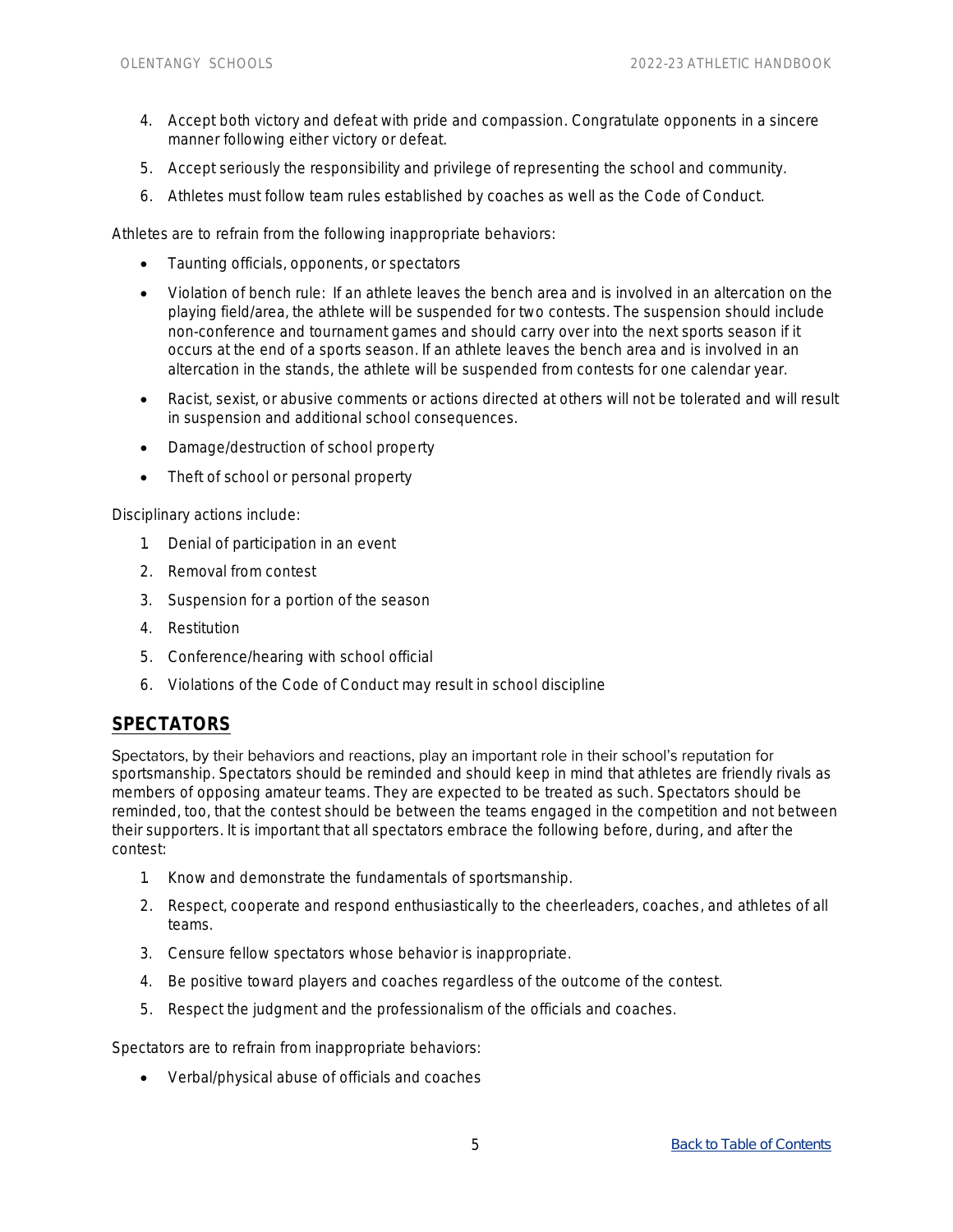- Profanity, and/or racist, sexist, or abusive comments or actions directed at officials, opponents, coaches, or team representatives will not be tolerated and will result in removal from contest and could result in prohibition from future contests at all levels.
- Berating players, coaches or other spectators through chants, signs and/or cheers
- Interruption of contest by behaviors such as throwing objects on the playing area, entering the playing area and/or disruptive behavior

Disciplinary actions include:

- 1. Removal from contest
- 2. Conference/hearing with school officials
- 3. Removal from future athletic contests
- 4. Violations of the Code of Conduct may result in school discipline
- 5. Entering the playing area may result in a suspension from all athletic contests for one calendar year from the event

#### <span id="page-9-0"></span>**STUDENT MANAGERS / STATISTICIANS / TRAINERS**

These individuals are considered participants of the sporting event and should follow the same guidelines as players and cheerleaders for their sport.

## <span id="page-9-1"></span>**EJECTION OF PLAYERS / CHEERLEADERS / STUDENT MANAGERS / STUDENT TRAINERS FROM ATHLETIC CONTESTS**

By adoption of the OHSAA, any student ejected from an interscholastic contest for unsportsmanlike conduct or a flagrant foul shall be ineligible for contests for the remainder of that day as well as for all contests in that sport until two (2) regular season/tournament contests are played at the same level as the ejection (one contest in football). If the ejection occurs in the last contest of the season, the student shall be ineligible for the same period of time as stated above in the next sport in which the student/athlete participates.

A student who has been ejected for unsportsmanlike conduct for the second time shall be suspended for the remainder of the season in that sport. A student who has been ejected for unsportsmanlike conduct for the second time in the season during the last contest shall be ineligible for a period of time/number of contests subject to the discretion of the commissioner. The period of ineligibility shall commence during the next sport in which the student participates.

It is the responsibility of the local school authorities to ensure that this regulation is enforced. When an ineligible player is allowed to participate, forfeiture of the contest is mandatory. This regulation shall apply to all regular season and tournament contests and shall in no way limit the discretionary authority of the commissioner as specified in the OHSAA Tournament Regulations. **In accordance with OHSAA Bylaw 8-3- 1, the decisions of contest officials are final.**

Olentangy Local Schools believe that each participant should be committed to upholding the ideals of good sportsmanship put forth in this document. It is in this spirit that the suggested disciplinary actions are proposed. Olentangy Local Schools also recognizes the importance of communication and cooperation between school officials when incidents of inappropriate behavior arise.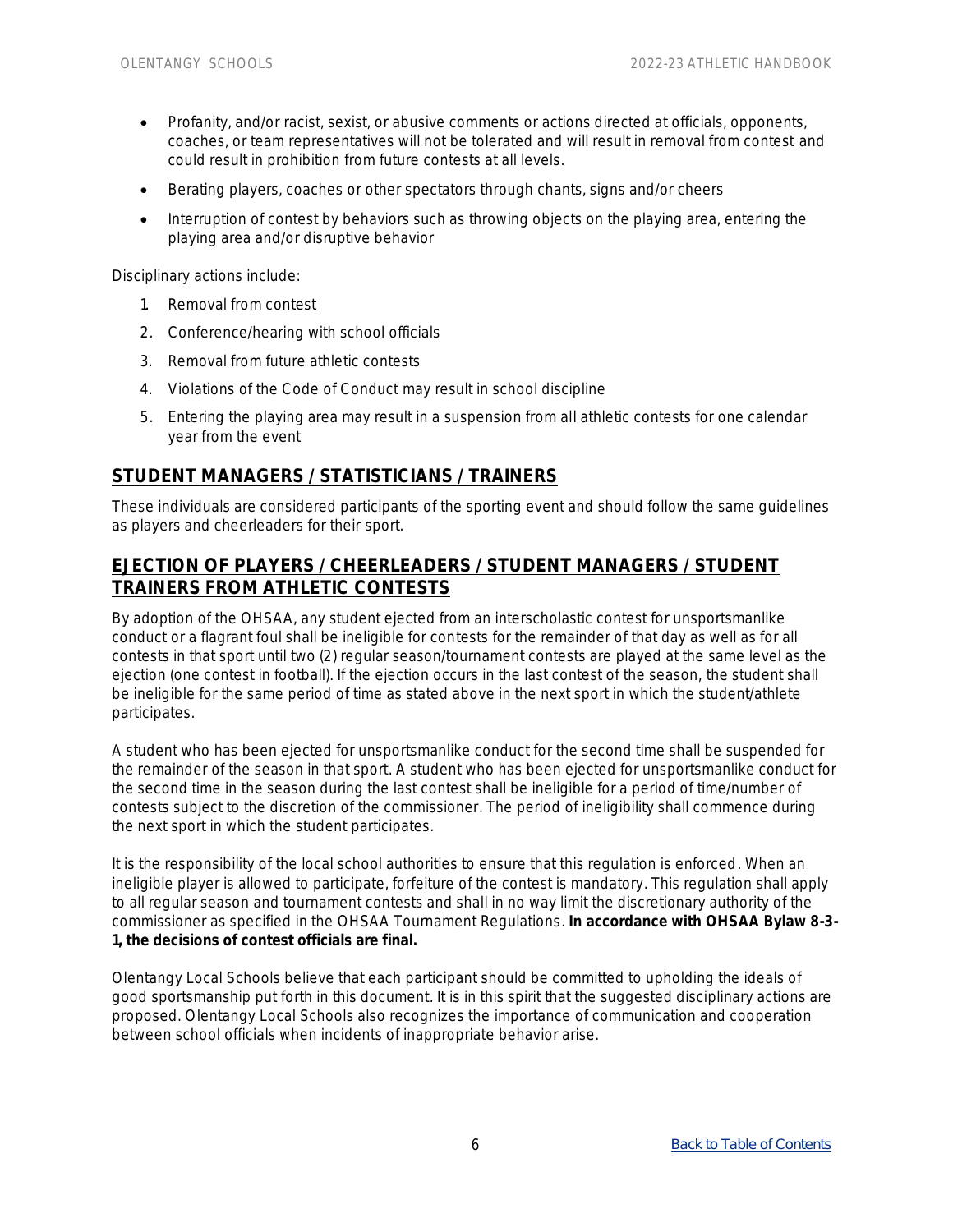# <span id="page-10-0"></span>**COACHES**

The coaches bear the greatest responsibility for the development of sportsmanship as they have the greatest influence on the attitudes and behaviors of players, the student body, and the community. Coaches must value sportsmanship and teach it through their words and through example. Therefore, coaches should embrace the following appropriate behavior:

- 1. Shall establish team rules beyond the **Code of Conduct**
- 2. Teach the value of conforming to the rules
- 3. Instill team discipline and sportsmanship with appropriate consequences for team members who display inappropriate behavior
- 4. Instruct their players in the fundamentals of sportsmanship
- 5. Respect the officials' judgment and interpretation of the rules
- 6. Demonstrate publicly the ideals of good sportsmanship by such acts as shaking hands with officials before contests and with opposing coaches before and after contests

Coaches are to refrain from the following inappropriate behaviors:

- Use of profanity
- Ejection from contest
- Berating officials or players
- Inciting spectators/players to inappropriate behavior

## <span id="page-10-1"></span>**EJECTION OF COACHES FROM ATHLETIC CONTESTS**

By adoption of the OHSAA, any coach ejected from an interscholastic contest for unsportsmanlike conduct shall be suspended from coaching in contests for the remainder of that day as well as for all contests in that sport until two (2) regular season/tournament contests are played (one contest in football). If the ejection occurs in the last contest of the season, the coach shall be ineligible for the same period of time as stated above in the same sport during the following season in the next school year.

A coach who has been suspended from coaching may attend the contest, but must be seated in the spectator area and may not give instructions to the players or to the individual who has been assigned to coach the team any time prior to or during the contest, including half-time or any intermission. A suspended coach shall not travel with the squad to an away contest.

A coach who has been ejected for unsportsmanlike conduct for the second time shall be suspended indefinitely and required to attend a mandatory conference with the commissioner at the OHSAA headquarters. The principal of the school shall be required to attend this conference as well. Any penalty shall be determined in accordance with OHSAA Bylaw 12.

This regulation shall apply to all regular season and tournament contests and shall in no way limit the discretionary authority of the commissioner as specified in the OHSAA Tournament Regulations. In accordance with OHSAA Bylaw 8-3-1, the decisions of contest officials are final.

#### <span id="page-10-2"></span>**PROCEDURE TO RESOLVE PARENT/COACH DISAGREEMENTS**

Whenever a complaint is made directly to the Board as a whole, a Board member as an individual, the Superintendent, Principal, or other administrator, it will be referred to the appropriate building administrator. A coach who is the object of a complaint will be informed promptly.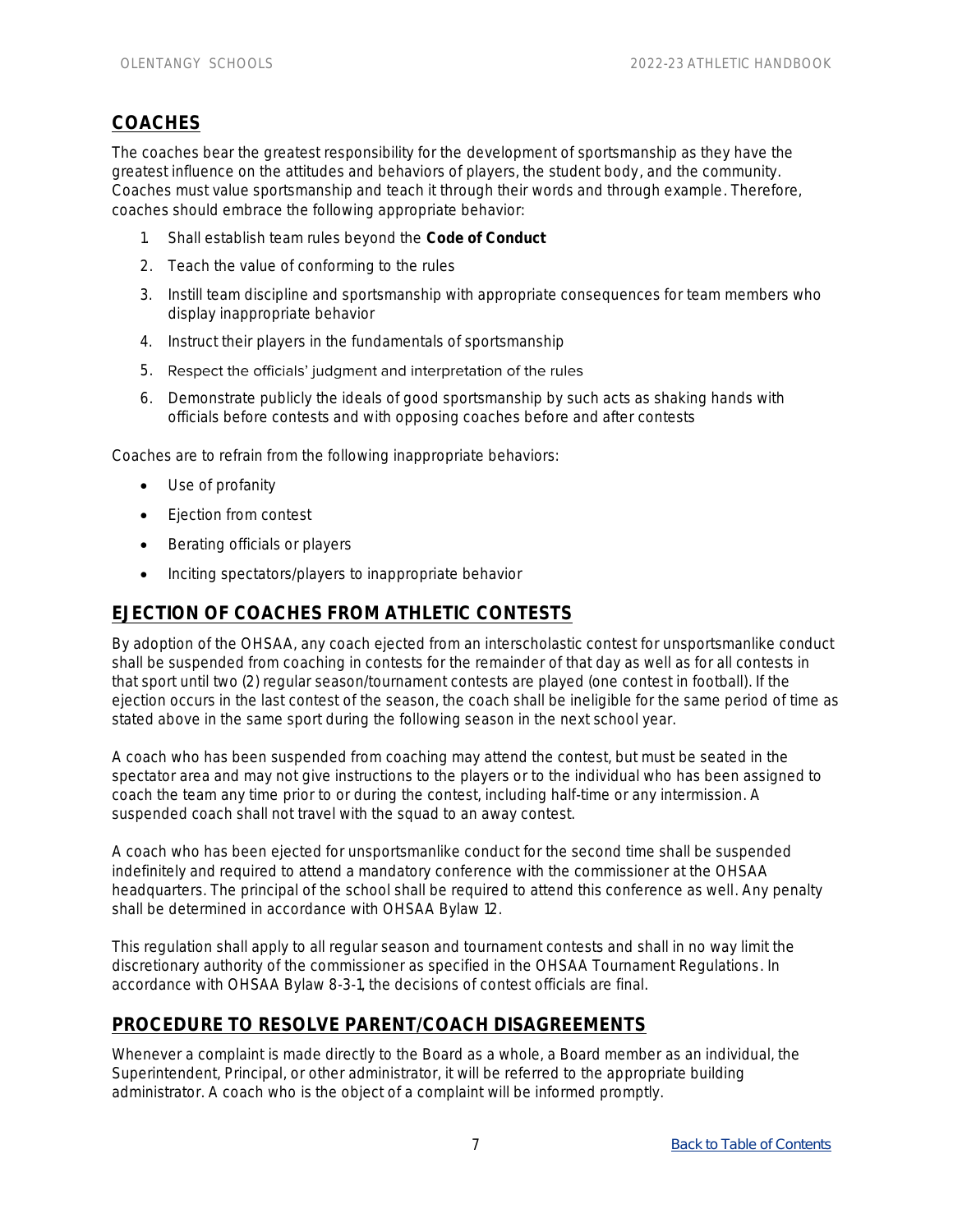#### **Step 1 Direct Conversation**

If a parent (complainant) has a disagreement or misunderstanding with a coach, the complainant should address the concern to the specific coach directly involved with the circumstances and the head coach (if applicable) surrounding the concern. The coach(es) will meet with the parent as soon as possible, but in no case longer than five calendar days after the coach(es) has/have been notified of the concern (subject to change by mutual agreement).

#### **Step 2 Fact and Possible Resolution**

If the complainant or the coach is not satisfied with the outcome of Step No. 1, or the complainant or coach is unwilling to meet independent of an administrator, a meeting with the coach, middle school athletic manager, or high school athletic director and complainant will be arranged at a mutually convenient time, but in no case more than five calendar days after the meeting in Step No. 1. This step is to be informal and verbal. No further action will be taken beyond Step No. 2 unless the complainant submits in writing a signed and dated statement of facts giving rise to this concern, the name of the coach involved and the remedy sought.

#### **Step 3 Formal Process**

If a complainant's concern is not satisfactorily resolved at either the first or second level, the complainant should then refer this concern to the principal in writing. At that time another meeting will be arranged at the convenience of the complainant and coach directly concerned, but in no case more than ten calendar days (subject to change by mutual agreement). The coach has the right to be at all meetings with or without a representative as he/she so determines.

#### **Dispositions**

Dispositions at Step 3 will be sent in writing to all parties within ten calendar days of the meeting with reasons stated.

#### **Decision**

The decision of the principal is final.

Students will be further informed that participation in interscholastic sports is a privilege and not a right, and that they may be prohibited from all or part of their participation in such activities by authorized school personnel without further notice, hearing and/or appeal rights (See Policies 2431-Interscholastic Athletics and 5610.05 - Prohibition From Extra-Curricular Activities).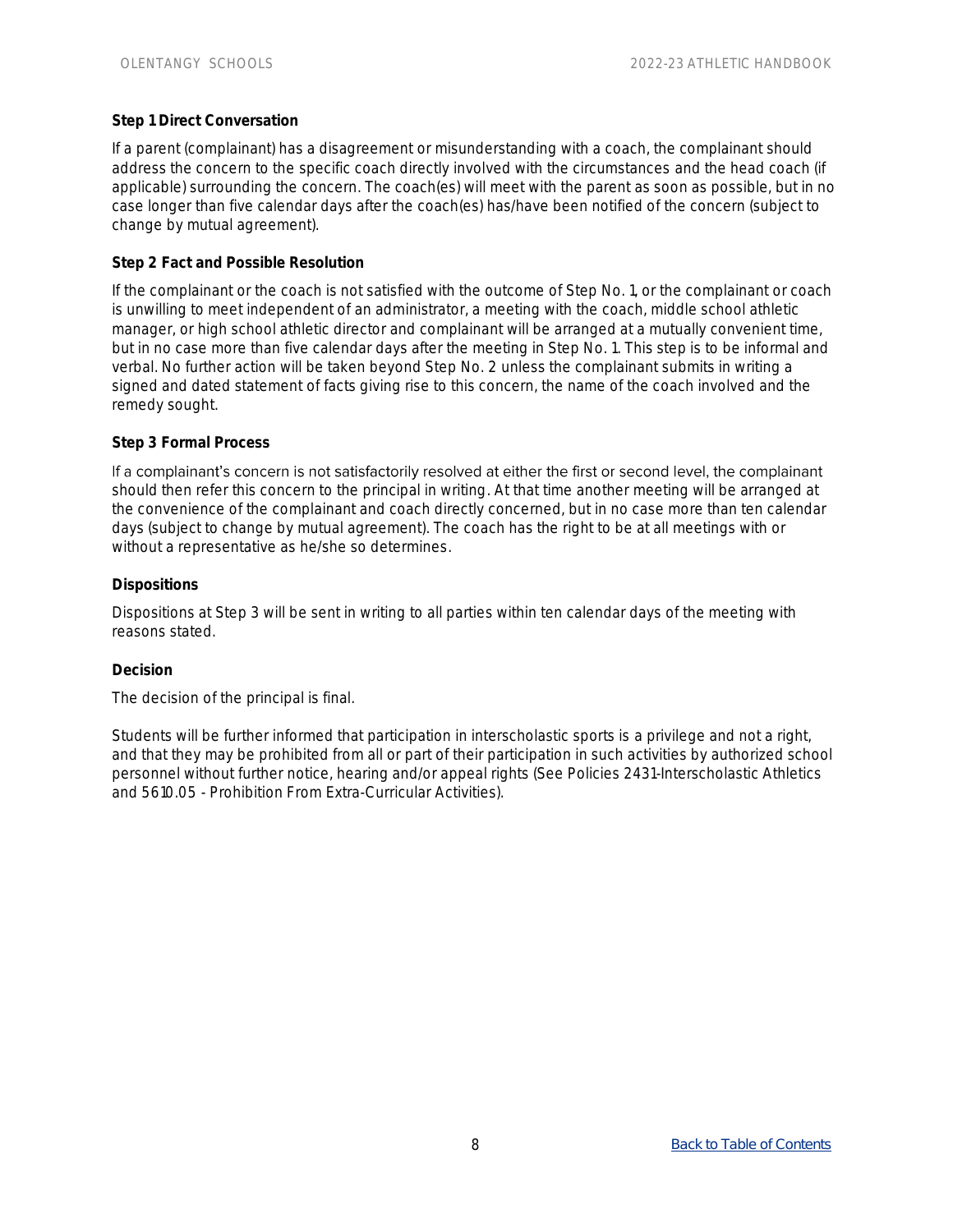# <span id="page-12-0"></span>**ATHLETIC CODE OF CONDUCT AND EXPECTATIONS**

# <span id="page-12-1"></span>**CONDUCT OF ATHLETES/CITIZENSHIP**

The conduct of an athlete is closely observed in many areas of life. It is important that your behavior be above reproach in all of the following areas:

- 1. In the classroom Strong academics reinforce strong athletics. As an athlete, you must plan your schedule so that you give sufficient time and energy to your studies. In addition to maintaining strong academics, an athlete should give respectful attention to classroom activities and show respect for other students and faculty at all times.
- 2. On the field In the area of athletic competition, a true athlete does not use profanity or illegal tactics and understands that losing is part of the game. You should be gracious in defeat and modest in victory. It is always courteous to congratulate the opponent on a well-played game after the contest, whether in defeat or victory.
- 3. **In the community** All athletes shall abide by a **Code of Conduct** that will earn them the honor and respect that participation and competition in the interscholastic program affords. Any conduct that results in dishonor to the athlete, the team or the school will not be tolerated. Acts of unacceptable conduct such as, but not limited to, theft, vandalism, disrespect, immorality, or violations of law that tarnish the reputation of everyone associated with the school will not be tolerated. The expectations and consequences are in effect and will be enforced for twelve (12) months of the year and may carry over to the next season of participation.

# <span id="page-12-2"></span>**SCHOOL DISCIPLINE REFERRAL**

Any student referred to the office for a rules violation may be denied the privilege of participation in all athletic activities at all levels of competition for a period determined by either the principal, athletic director or head coach.

When school personnel learn that a student has violated or is suspected to have violated any rule, the athletic director, principal, or principal's designee shall be notified immediately. The investigation shall be initiated within 72 hours of notification.

The student may be temporarily removed from an athletic contest and/or practice by the principal or principal's designee, athletic director, coach, or faculty manager responsible for supervision of that activity.

Violations shall be determined based on the totality of all reasonable available evidence. The building principal or principal's designee shall have the authority to hear testimony, receive sworn statements and evidence and take any other reasonable actions necessary to reach a decision.

The building principal or principal's designee will inform the student and attempt to inform parents of the disciplinary action.

## <span id="page-12-3"></span>**RIGHT TO APPEAL SUSPENSION**

When a student is being considered for a suspension or denial from participation from a team by the principal, athletic director, coach, or other administrator:

The student will be informed of the potential suspension or denial of participation and the reasons for the proposed action. The student may be afforded an opportunity for an informal hearing to challenge the reason for the intended suspension or denial of participation and to explain his/her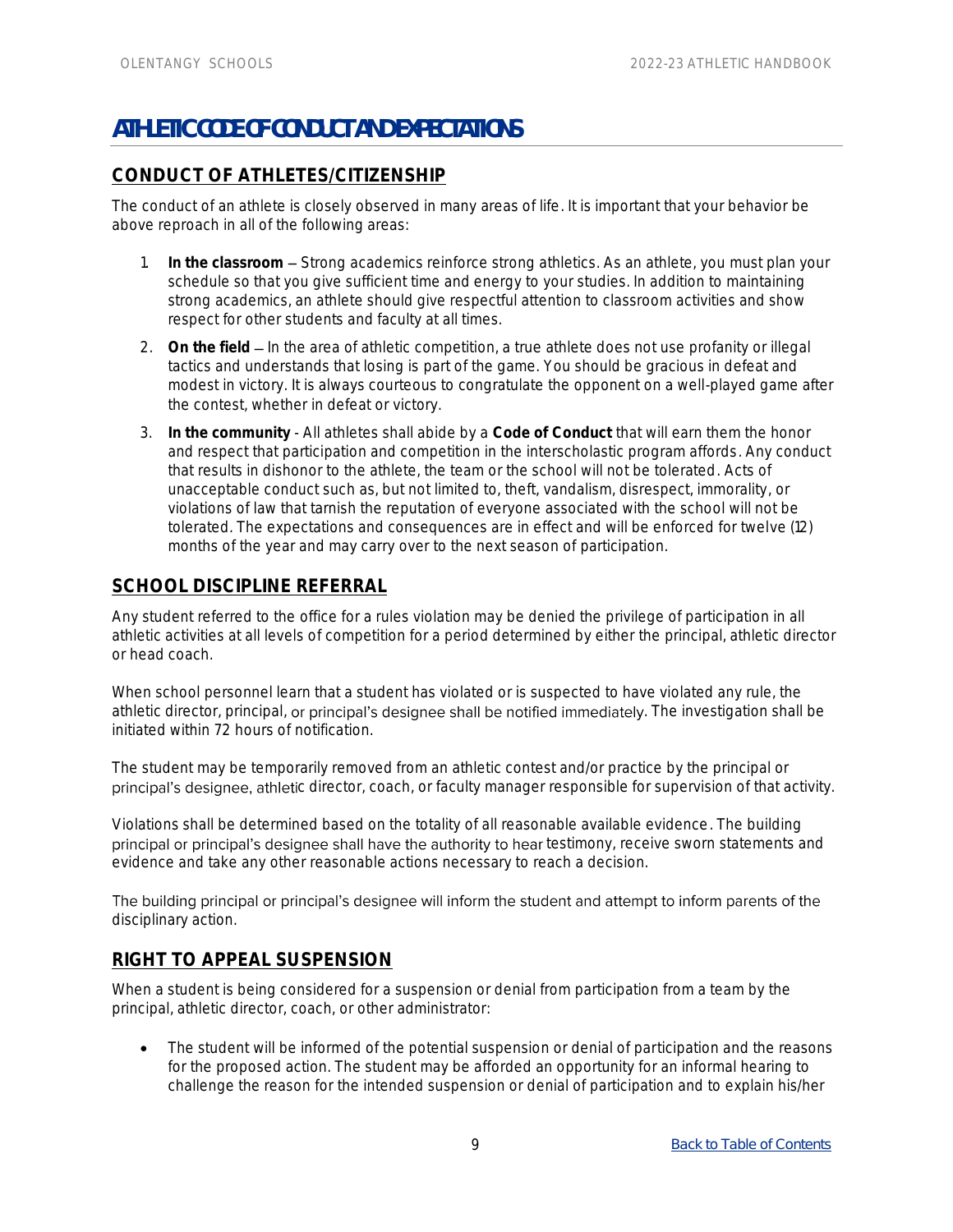actions. An attempt will be made to notify parents or guardians by telephone if a suspension or denial of participation is issued.

- Suspensions may be appealed to the appropriate chain of command: coach, athletic director, and then building principal.
- The student may **practice but may not participate** during an appeal in any official contest at all levels of competition pending the outcome of the hearing conducted by the principal. The decision of the principal is final.
- Students will be further informed that participation in interscholastic sports is a privilege and not a right, and that they may be prohibited from all or part of their participation in such activities by authorized school personnel without further notice, hearing and/or appeal rights (See Policies 2431-Interscholastic Athletics and 5610.05 - Prohibition From Extra-Curricular Activities).

## <span id="page-13-0"></span>**PROHIBITION AGAINST DISCRIMINATION**

The Olentangy Local School District is committed to having an environment free from all discrimination, including harassment, intimidation, or bullying on the basis of race, color, or national origin, sex (including sexual orientation and transgender identity), disability, age, religion, ancestry, or genetic information. The district prohibits harassment, intimidation, or bullying on in the school environment, including all academic, extracurricular and school-sponsored activities. A student who violates this prohibition will be subject to the potential penalties set forth in the DISCIPLINE section of this handbook.

A staff member, any student or student's parent or legal custodian who believes that a student has been subjected to harassment, intimidation, or bullying on the basis of race, color, or national origin, sex (including sexual orientation and transgender identity), disability, age, religion, ancestry, or genetic information may seek resolution of his/her complaint through the district's complaint procedures.

The district employee responsible for receiving and/or investigating reports of harassment on the basis of race, color, or national origin, including the investigatory report, who is referred to in this policy as the Anti-Harassment Complaint Coordinator ("Complaint Coordinator") is:

Randy Wright Chief of Administrative Services Randy\_Wright@olsd.us 740-657-4012

For more information about the district's prohibition against discrimination and complaint procedures, please see Board Policies 5517, 5517.01, 5517.02, and 5517.03.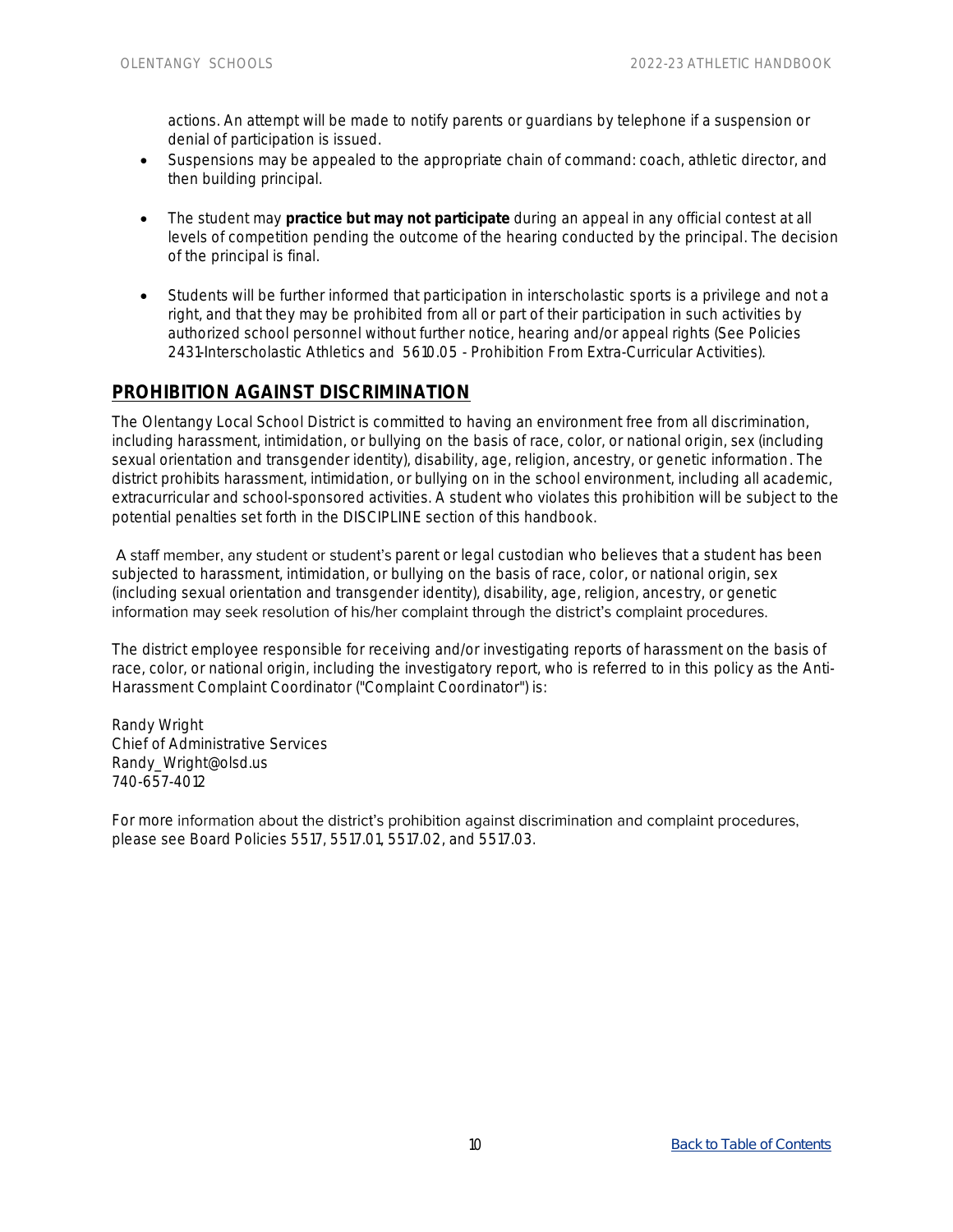# <span id="page-14-0"></span>**ATHLETIC ALCOHOL, TOBACCO, AND DRUG PREVENTION GUIDELINES**

# <span id="page-14-1"></span>**PRINCIPALS AND PHILOSOPHIES**

The policy is designed to help students and parents cope with drug, alcohol, and tobacco use. Therefore, the policy is in place to provide guidelines for each student/family to receive assistance as needed.

Participation in athletics is a privilege, not a right. Students are in a highly visible setting of leadership and/or competition/performance. Therefore, students will be held to a higher accountability of conduct and behavior than the student who chooses neither to participate nor to represent Olentangy Schools.

The responsibility of an athlete to his/her fellow athletes is a year-round commitment and does not end with the season. Therefore, this policy is in effect for all four years of a student's high school career or all years of a student's middle school career and is enforced all twelve months of the year.

The expectations and consequences are in effect and **will be enforced for twelve (12) months of the year** and may carry over to the next season of participation. Consequences will be cumulative during middle school years and then high school years. (High school begins the day after completion of the middle school year.)

## <span id="page-14-2"></span>**DEFINITIONS**

Assessment & Follow-Up Program – A program operated by a certified chemical dependency counselor or at agency by the Ohio Department of Alcohol and Drug Addiction Services or a licensed physician trained in chemical dependency.

Athletic Director - The individual hired by the school or district to oversee all athletic programs of the school or district.

**Athletic Year** Beginning July 1 of upcoming year and continuing for 365 days thereafter.

Banned Substance – A substance defined by school policy as being banned from use by students.

Code of Conduct - Anything in this handbook.

Controlled Substance - A drug, compound, mixture, preparation, or substance included in Schedule I, II, III, IV or V established pursuant to the Ohio Revised Code.

**Counterfeit or Look-Alike Drug**

- Any drug that bears or whose container or label bears a trademark, trade name or other identifying mark used without authorization of the owner or rights to such trademark, trade name or identifying mark.
- Any unmarked or unlabeled substance that is represented to be a controlled substance/moodaltering chemical, manufactured, possessed, packed or distributed by a person other than the person that manufactured, processed, packed or distributed it
- Any substance that is represented to be a controlled substance/mood-altering chemical, but is not a controlled substance/mood-altering chemical or is a different controlled substance/mood-altering chemical.
- Any substance other than a controlled substance/mood-altering chemical that a reasonable person would believe to be a controlled substance/mood-altering chemical because of its similarity in shape, size and color or its markings, labeling, packaging, distribution, or the price for which it is sold or offered for sale.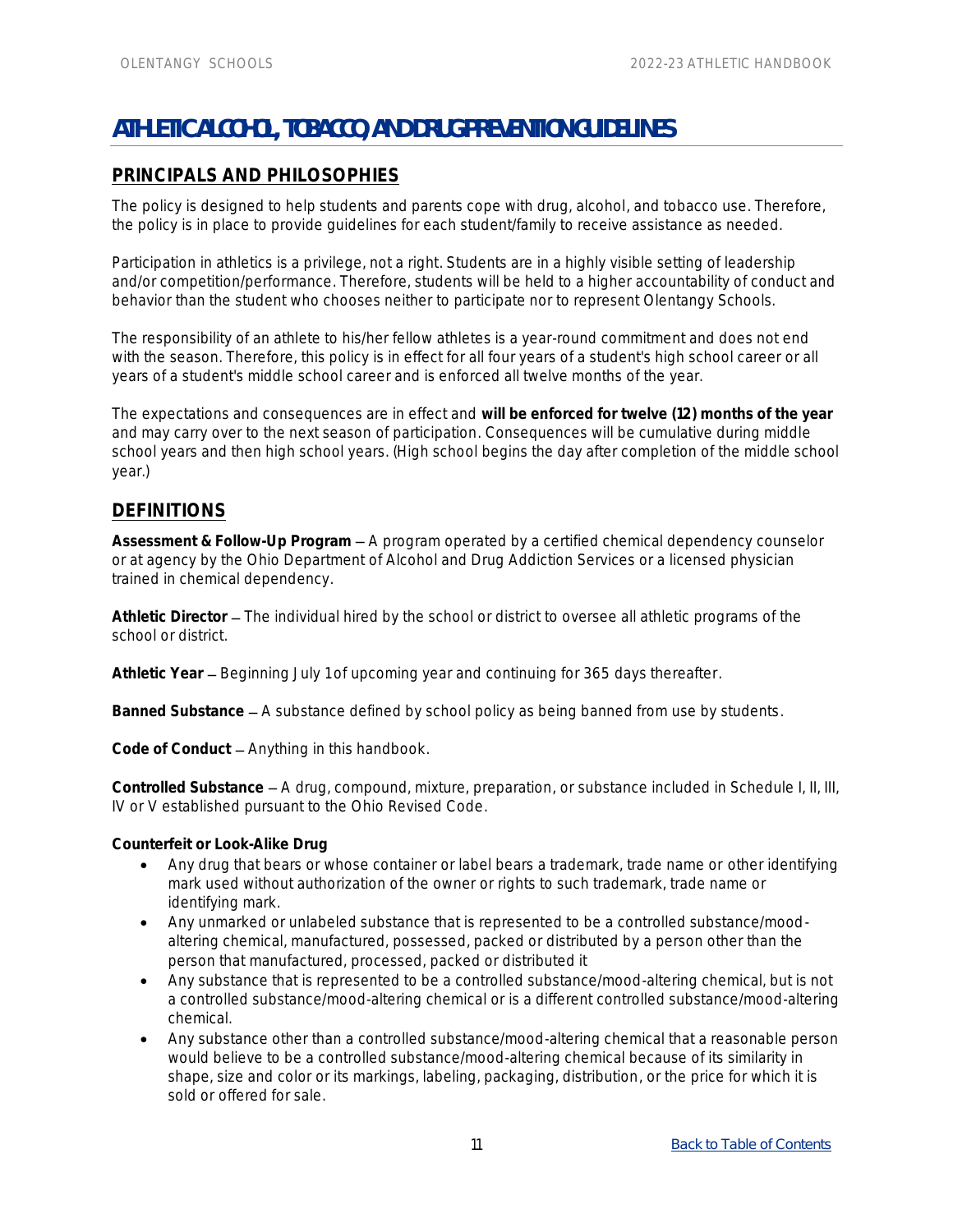High School Career – The day after completion of middle school, through graduation or the completion of the athlete's career representing their high school, whichever is later.

**Illicit Substance – A drug classified by the Drug Enforcement Administration (DEA) as being available only** by prescription from a physician or classified as being controlled and having no therapeutic use.

Mood-Altering Chemicals – Includes, without limitation, narcotics, depressants, stimulants, hallucinogens, counterfeit drugs, marijuana, alcohol, and any common substance such as "Wite Out", glue, gasoline, etc. used for its mood-altering affect- prescription drugs are included in this unless authorized by a medical prescription from a licensed physician and kept in the original container. This container shall state the student's name and the directions for proper use.

Possession – Having control over an event (such as a party) or substance. This may not be inferred solely from mere access to the thing or substance.

Paraphernalia – Spoons or kits and any other items normally or actually used for the packaging, conveyance, dispensation or use of drugs will not be permitted on any school property or vehicle and will be subject to confiscation. Possession of drug paraphernalia will be treated the same as possession of a controlled substance.

**Student Athlete** A qualified student participating on a sanctioned athletic team as defined by the State Athletic Association-this will include cheerleaders as well.

**Tobacco** All types of tobacco products, including smokeless products which contain nicotine. This includes, but is not limited to, vapor oils or similar products used in vapor pens.

Trafficking - Sell, offer to sell, distribute, possess with intent to distribute, cultivate, manufacture, or otherwise engage in any part of the production of a controlled substance.

Transmission – The action or process of giving a controlled substance to another individual.

## **POSSESSION / USE OF ALCOHOL, CONTROLLED SUBSTANCES / MOOD-ALTERING CHEMICALS AND TOBACCO**

- **A. First Offense** 
	- 1. Loss of any leadership position in athletic activities for one calendar year from the date of the offense. Future leadership positions are at the discretion of the head coach.
	- 2. A letter shall be put in the athlete's file that advises the athlete of the violation and informs the athlete of the consequences of further violations. A copy of this letter will be mailed to the parent or guardian.
	- 3. The athlete will be denied the privilege of participating on the team for fifty percent (50%) of the total contests (excluding Scrimmages), rounded up to the next whole contest in which the team engages for the entire season. Participation denotes competing in events against outside competition at all levels (varsity, junior varsity, freshman, and middle school levels), including dressing for contests. The athlete may practice with the team and shall attend (out of uniform) all contests for which he or she is suspended.
	- 4. The student must also submit to weekly urine drug testing for the next five scheduled collection dates prior to being reinstated to a team or allowed to participate in the next sport season. The parent or guardian is responsible for all expenses and it is the responsibility of the student and his or her parents to keep the principal or designee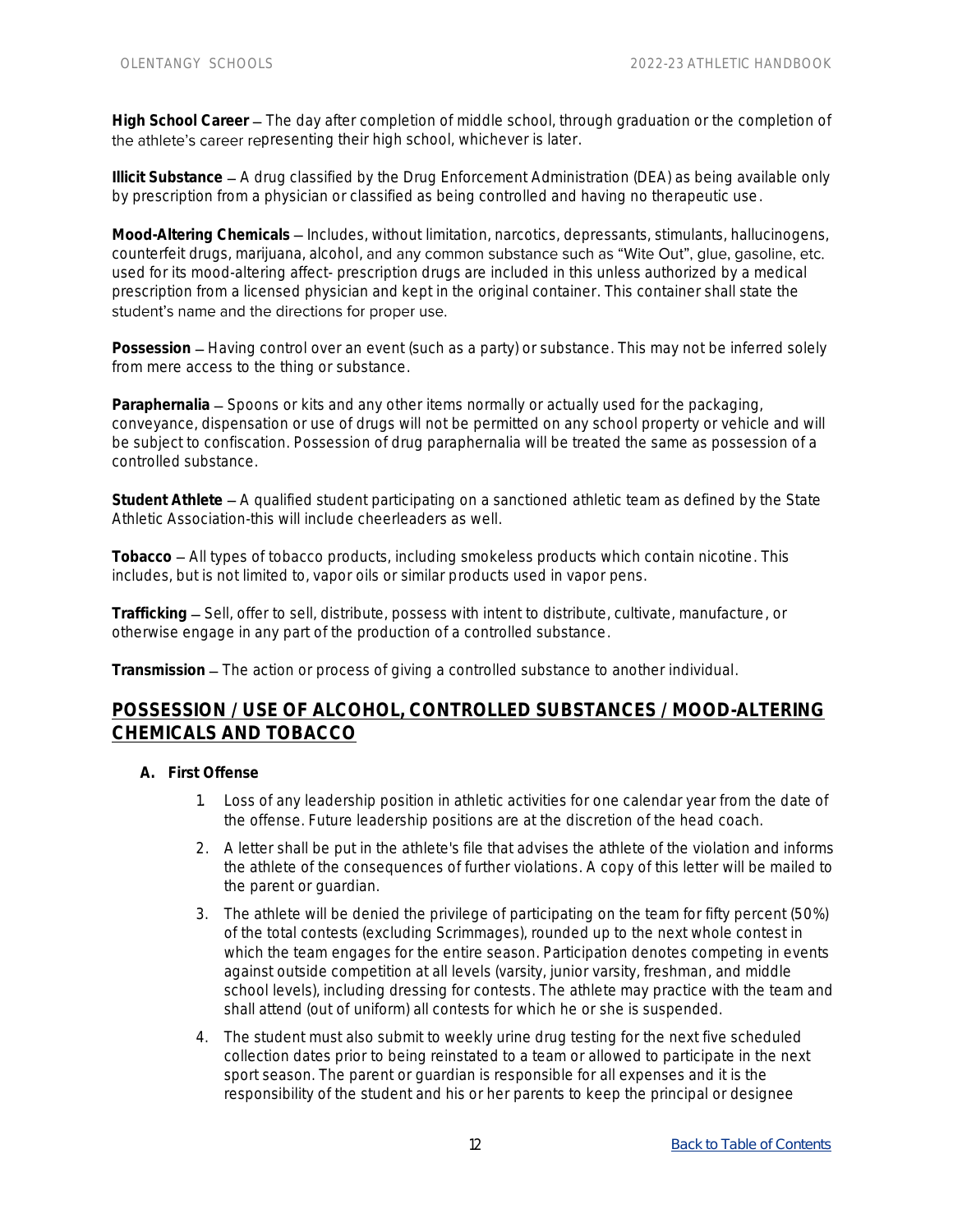apprised of the student's progress throughout this entire process. These tests will be conducted at the office of the approved vendor.

- 5. For infractions involving alcohol, controlled substances/mood-altering chemicals, and tobacco the denial period may be reduced to twenty-five percent (25%) of the scheduled contests (excluding scrimmages), rounded up to the next whole contest if the athlete participates in an assessment and follow-up program. The student must set an appointment for assessment within five days of notification of the violation. The student/athlete must participate in the evaluation process to its completion and follow the counselor's recommendations. The student/athlete must waive his/her rights of confidentiality so that a written report can be prepared. The counselor must provide verification of this evaluation to the building principal or principal's designee. Any cost for the assessment and follow-up program will be the responsibility of the athlete. The principal may reinstate the athlete upon evidence of beginning an assessment and followup program. The principal's designee will monitor the progress of the assessment program and report to the principal any failure to comply.
- 6. The denial of the privilege to compete will begin with the last contest in which the athlete has been eligible to compete or the date on which a violation of the substance abuse policy has been determined.
- B. **Second Offense** will result in denial of the privilege to participate in athletics for one calendar year from the date of suspension.
- C. **Third Offense** will result in denial of participation in athletics for the remainder of t middle school or high school career.

NOTE: Students who in any way aid another student in violations involving possession/use of alcohol, controlled substances/mood-altering chemicals and tobacco will be disciplined as if he or she were the principal offender.

# <span id="page-16-0"></span>**SELLING / ATTEMPTING TO SELL ALCOHOL, TRAFFICKING IN CONTROLLED SUBSTANCES / MOOD-ALTERING CHEMICALS**

- A. First Offense
	- 1. A letter shall be put in the athlete's file that advises the athlete of the violation and informs the athlete of the consequences of further violations. A copy of this letter will be mailed to the parent or guardian.
	- 2. Dismissal from all athletics for one calendar year from the date of suspension.
	- 3. Information collected related to trafficking may be reported to appropriate law enforcement authorities.
- B. Any Additional Offense will result in denial of participation in athletics for the remainder of the student's high school career.

**NOTE: Students who in any way aid another student in violations involving possession/use of alcohol, controlled substances/mood-altering chemicals and tobacco will be disciplined as if he or she were the principal offender.**

## <span id="page-16-1"></span>**VOLUNTARY REFERRAL OPPORTUNITY**

Voluntary referral must occur prior to any report of violations or selection for random urine drug testing. The student may use the option of voluntary referral once in his/her athletic or academic career at Olentangy Local Schools.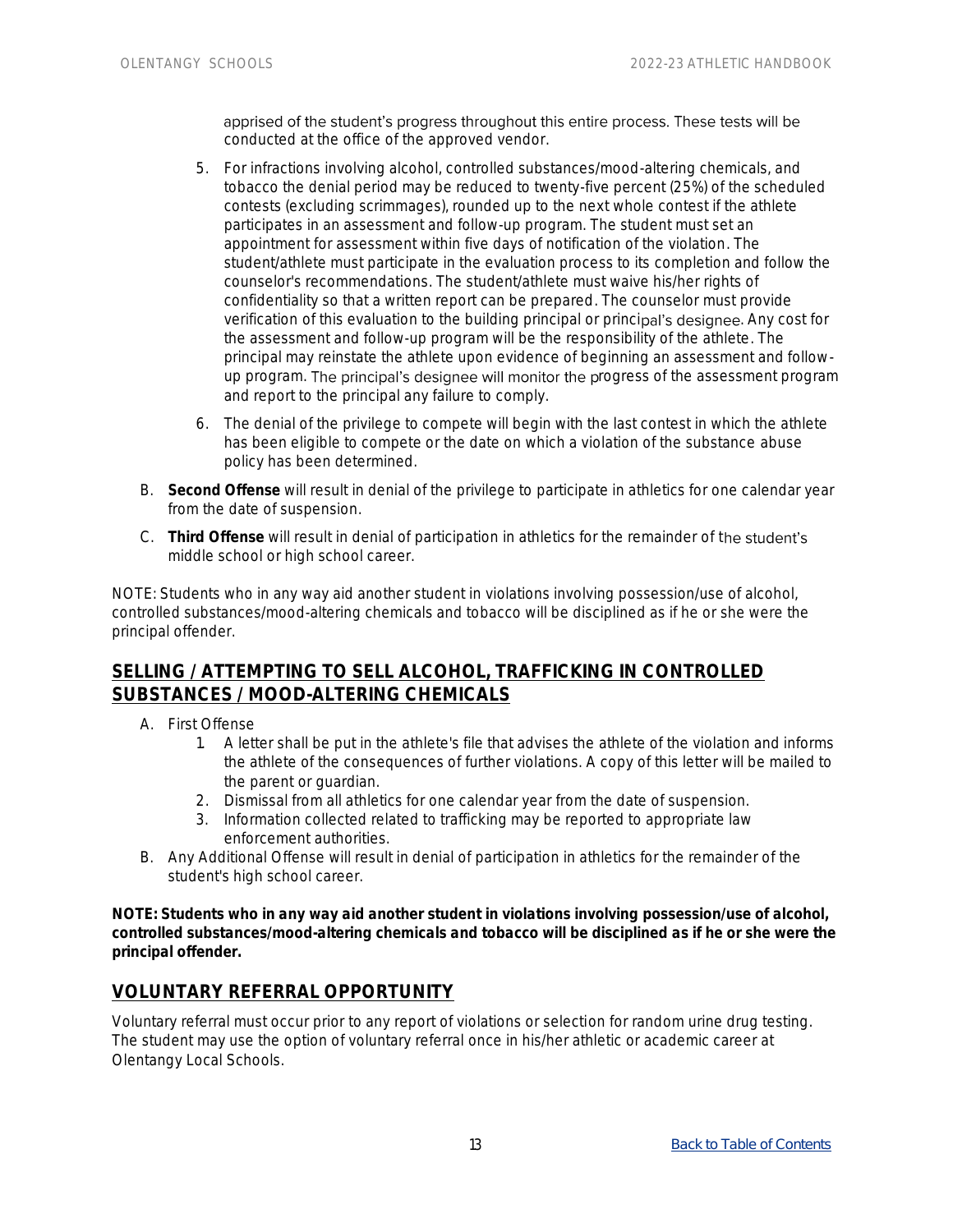Students have the opportunity for a voluntary referral procedure to seek information, guidance, counseling and/or assessment in regard to the use or possession of tobacco, alcohol and other controlled or noncontrolled substances. Voluntary referrals may be made by the student or his/her immediate family. Voluntary referrals will not carry violation consequences on the first offense only.

Any subsequent violations will be enforced accordingly. If the student requesting the voluntary referral opportunity does not complete the assessment recommendations by the established time schedule, the violation consequence will be put into effect immediately.

For an alcohol and/or controlled substances/mood-altering chemicals referral, the student must have, within five (5) days, an appointment for an assessment with a chemical dependency counselor and notify the principal or designee of the appointment. The student must participate in the assessment process (the cost of any and all assessment will be the responsibility of the student and/or parents) and follow the counselor's recommendations to completion. If treatment or counseling is recommended it must be with an Ohio-certified chemical dependency counselor. The student must waive his/her rights of confidentiality so that verification of this assessment and a written report can be given to the principal or designee. The student will also attend an out-of-school education program approved by the school principal or designee. Confirmation of the attendance must be made to the school designee. It is the responsibility of the student and his or her parents to keep the school designee apprised of the student's progress throughout this entire process.

For a tobacco referral, the student must within five (5) days provide verification of enrollment in an out-ofschool tobacco education/cessation program approved by the principal or designee. Parents must sign a release of information to the school designee so that the student's progress in the program can be followed and written verification of completion given to the designee. The student must complete the program or receive the original discipline.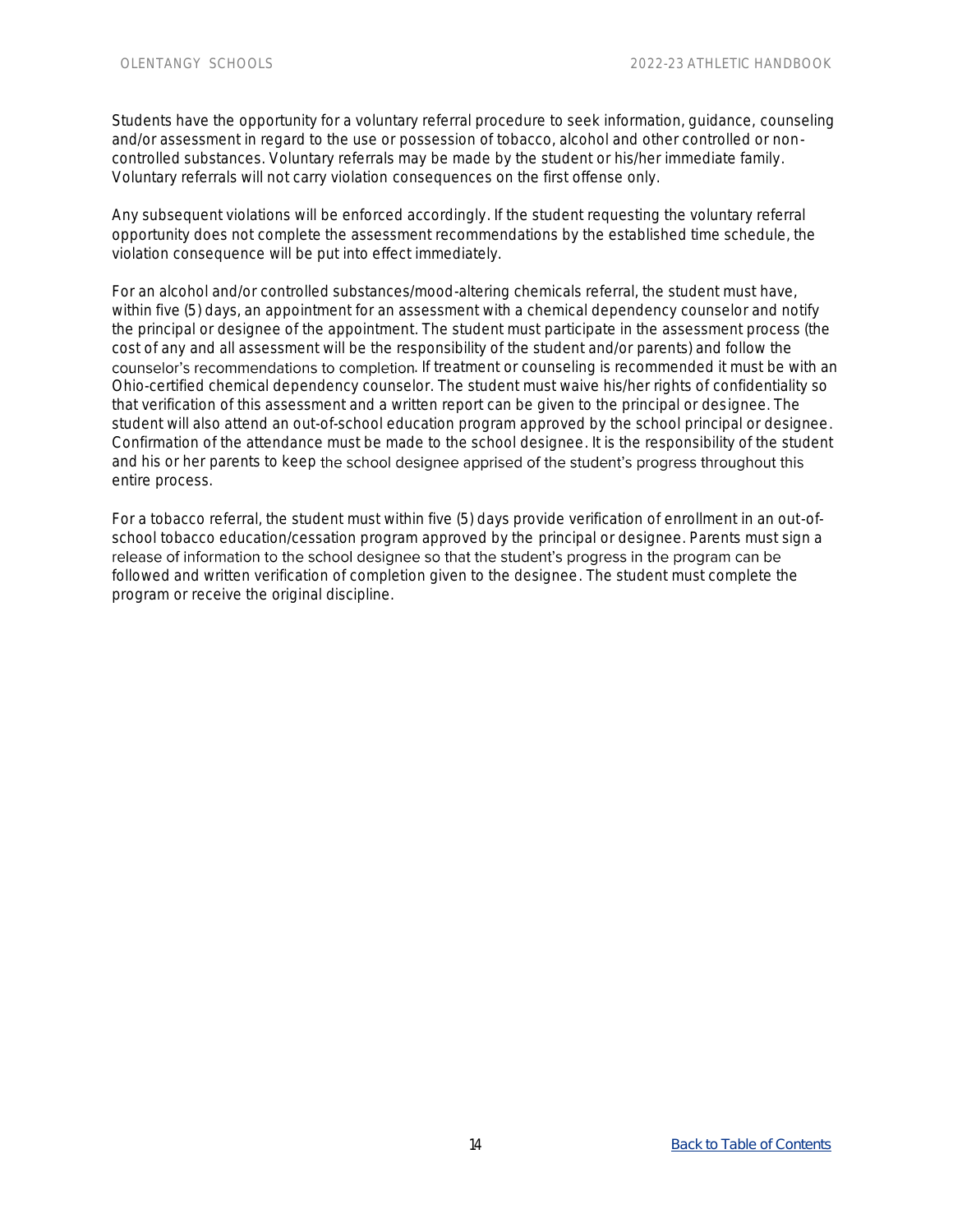# <span id="page-18-0"></span>**RANDOM URINE DRUG TESTING OF OLENTANGY DISTRICT HIGH SCHOOL STUDENTS PARTICIPATING IN INTERSCHOLASTIC SPORTS**

# <span id="page-18-1"></span>**OVERVIEW**

The procedure for initial and random drug testing of athletes is accomplished in conjunction with an independent drug testing vendor selected by the Board of Education. The vendor is provided by the athletic director a list of eligible student athletes and in turn randomly selects these students for drug testing at regular intervals. The vendor will send qualified collectors to the school who will oversee the collection of all specimens as outlined in this document. The vendor will provide Medical Review Officer (MRO) services for interpretation and verification of results. Results are reported to the building principal or designee by the MRO. If the sample is positive, the consequences as defined in this handbook are imposed and the student is offered options of participation in a drug assistance program. Additionally, the student is offered the opportunity to participate in weekly drug testing for up to five weeks before being reinstated to a team or allowed to participate in their next sport season.

# <span id="page-18-2"></span>**A STATEMENT OF NEED AND PURPOSE**

Recognizing that observed and suspected use of alcohol and illicit drugs by Olentangy Local School District students can occur, a program of deterrence will be instituted as a pro-active approach to support a drug free school. Likewise, through participation in athletics, students using illegal drugs pose a threat to their own health and safety, as well as to that of other students. The purpose of this program is (1) to provide for the health and safety of all student; (2) to undermine the effects of peer pressure by providing a legitimate reason for students to refuse to use illegal drugs; and, (3) to encourage students who use drugs to participate in drug treatment programs; and, (4) to prevent the impact drug and alcohol use has on the learning centers of the brain, allowing students to achieve their full academic potential. It is designed to create a safe, drug free environment for student athletes and assist them in getting help when needed.

# <span id="page-18-3"></span>**SUPPORTING DATA**

Random urine drug testing of a public school interscholastic athlete is legal as determined by the United States Supreme Court in the case of Vernonia School District 47J (Oregon) v. Wayne and Judy Acton and Pottawatomie v. Earls.

# <span id="page-18-4"></span>**DEFINITIONS**

Vendor – The medical office or company selected by the Board of Education to carry out the policy and procedure.

Athletic Director - The individual hired by the school or district to oversee all athletic programs of the school or district.

Medical Review Officer (MRO) – A licensed physician trained and certified in the process and interpretation of drug testing results.

**Illicit Substance** A drug classified by the Drug Enforcement Administration (DEA) as being available only by prescription from a physician or classified as being controlled and having no therapeutic use.

Banned Substance – A substance defined by school policy as being banned from use by students.

**Student Athlete** A qualified student participating on a sanctioned athletic team as defined by the State Athletic Association. This may include cheerleaders as well.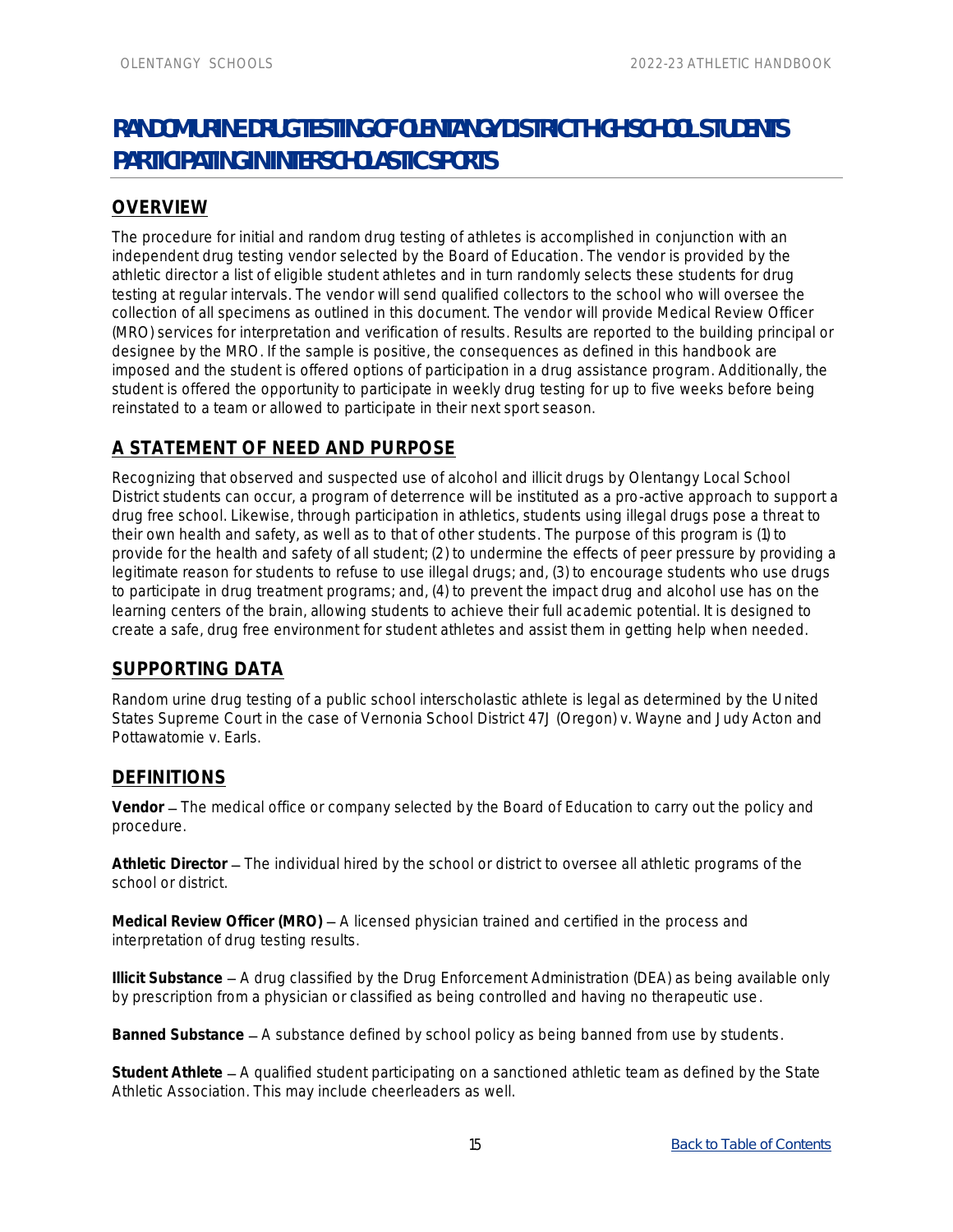SAMHSA - The Substance Abuse and Mental Health Services Administration; a governmental agency that certifies toxicology laboratories that perform drug testing following strict guidelines and constant quality assurance programs.

GC/MS – Gas Chromatography/Mass Spectroscopy. A scientific process to identify specific chemical compounds. A molecular fingerprint is obtained that identifies a chemical compound with 100% accuracy.

Quantitative Levels – The measurement levels of a specific chemical in the urine, reported usually in nanograms per milliliter (ng/ml).

Chain-of-Custody Form  $-$  A preprinted form provided by the testing laboratory that records all contact with the provided specimen. The form is initiated by the collector and donor, and then follows with the specimen until the results are certified by the testing scientist and forwarded to the MRO for final certification.

Adulterant/Adulteration – Any attempt to alter the outcome of a urine drug test by adding a substance to the sample, attempting to switch the sample or otherwise interfere with the detection of illicit or banned substances in the urine.

False Sample – A sample of urine that is not from the athlete being tested or not from the athlete on the date of the test.

**Athletic Year** Beginning July 1 of upcoming year and continuing for 365 days thereafter.

#### <span id="page-19-0"></span>**PROCEDURES**

- **1. Procedures for Students**
	- **A. Informed Consent for Testing**

At the beginning of each school year or prior to an athlete's first sports season of participation in a school year, students and parent or guardian will complete and sign the Olentangy Local Schools Athletic Code of Conduct and Expectations Informed Consent Agreement. No student may participate in practice or competition until this form is properly executed and on file with the athletic director.

**B. Urine Drug Testing Frequency**

At the beginning of each sport season, as determined by the OHSAA or sanctioning organization or when a student moves into the district and joins a sport, all athletes wishing to participate in that season's sports may be subject to urine testing for illicit or banned substances as specified in this handbook. Student athletes will be randomly tested up to a bi-weekly basis anytime during the athletic year. Following completion of that season, all students will remain in the testing program. Any student who refuses to submit to urine drug testing will be considered to be in violation of this policy. Refusal to submit a sample will be considered a positive test result and the appropriate consequences will be enforced. Students will not be allowed to practice or participate in athletics until they submit a urine sample.

**C. Sample Collection**

Samples will be collected as outlined under Vendor Requirements, Paragraph 6, below. Any eligible student athlete selected randomly for urine drug testing who is not in school on the day of testing will be tested at the next available testing time. Any student unable to produce an adequate specimen of urine during the collection period, after consuming up to 16 ounces of water and waiting up to 60 minutes, will be suspected of not cooperating with the testing program and will not be allowed to practice or compete in any scheduled competitions until the required testing is completed. Attempts to collect a sample must be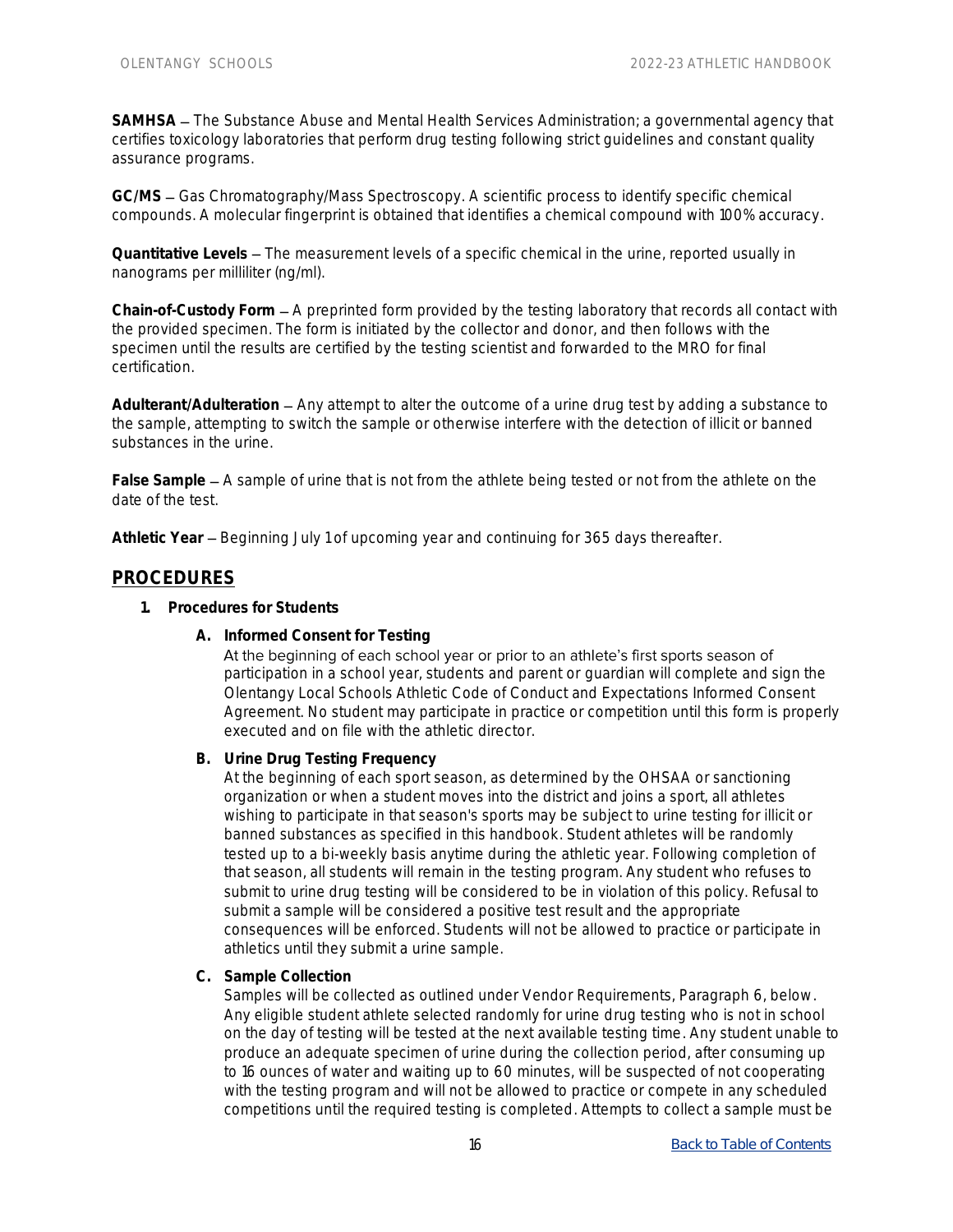completed by 5:00 p.m. on the day the student was randomly selected. Students not able to provide an adequate urine specimen at the next testing time will be viewed as refusing to test and subject to this policy's actions in that regard. Arrangements may be made for special collections at a vendor collection site with prior approval of the building principal or athletic director.

**2. Confidentiality of Results**

All drug test results are considered confidential information and will be handled accordingly. Those persons having results reported to them as set forth by this policy must sign a Confidentiality Statement (Exhibit B).

#### **3. Vendor Requirements**

At a minimum, the Vendor must be able to provide the following services:

**A. Random Selection of Student Athletes**

Once provided a list of eligible student athletes, the vendor must select the required number of students in a random and confidential manner. The vendor will arrange with the building principal or designee a day and time to do the collection of specimens. The schedule will not follow any recognizable pattern. Names of the selected students will be given to the athletic director, who will arrange for these students to report to the collection area.

**B. Collection of Urine Specimens**

The vendor will oversee the collection of urine specimens as outlined in the Procedures for Random Urine Drug Testing of Olentangy Local School District Students Participating in Interscholastic Sports. Chain of Custody forms that meet the criteria of this policy and that of the testing laboratory will be provided by the vendor. Students will be given as much privacy as possible in the obtaining of the specimen.

**C. Testing of Urine Specimens**

The vendor will have all specimens tested for the specified illicit or banned substances by a qualified laboratory certified by the Substance Abuse and Mental Health Services Administration (SAMHSA) following the guidelines of the Department of Health and Human Services (HHS). The testing laboratory should have greater than ten years of experience in toxicology testing and chain-of-custody procedures. All specimens must be initially tested using a highly accurate immunoassay technique, with all presumptive positive results then confirmed by a Gas Chromatography/Mass Spectroscopy (GC/MS) confirmatory test (understanding that no current GC/MS test is available for LSD). The testing laboratory must be able to test for the following drug classes, substances or their metabolites in collected urine specimens: Alcohol, Amphetamines, Anabolic Steroids, Barbiturates, Benzodiazepines, Cocaine Metabolites, LSD, Marijuana Metabolites, Methadone, Nicotine, Opiates, Phencyclidine, Propoxyphene and MDMA (Ecstacy). The building principal may specify specific classes or substances to be tested.

**D. Medical Review Officer (MRO) Services**

The vendor will provide MRO services by a licensed physician who is certified by the Medical Review Officer Certification Council (MROCC) or the American Association of Medical Review Officers as having proven by examination to have had the appropriate medical training to interpret and evaluate drug test results and thus qualified for certification as a Medical Review Officer. Additionally, the MRO must demonstrate a willingness to abide by the Procedure for Random Urine Drug Testing of Olentangy Local School District Students Participating in Interscholastic Sports as to the evaluation of positive drug tests and reporting findings to the building principal in a timely and confidential manner. All results will be kept on file for a period of seven years.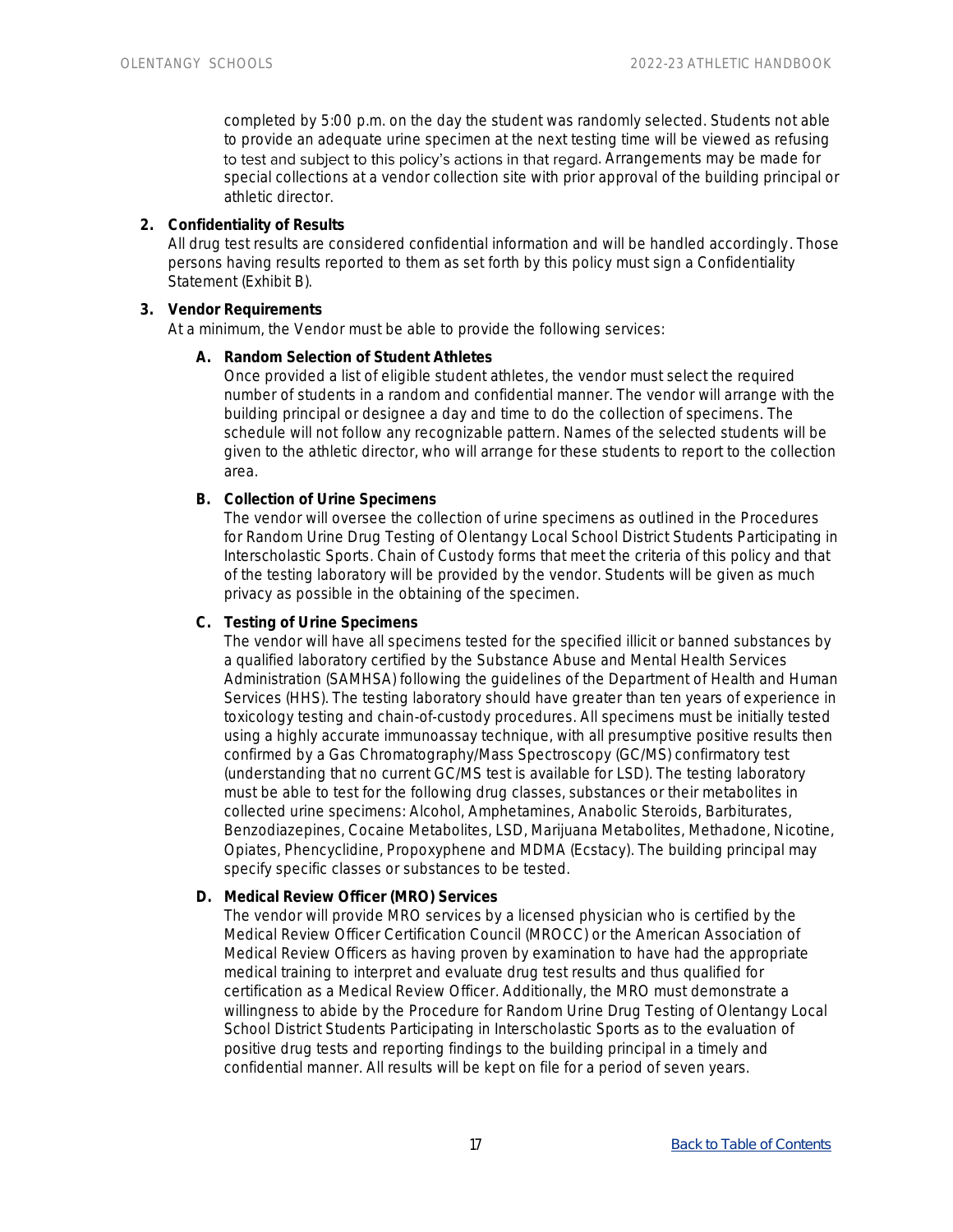- **E. Reporting of Random Urine Test Results by Vendor** The MRO will certify all urine drug screens as negative or positive and report positive findings by telephone in a confidential manner to the building principal or designee. The building principal will notify the athletic director that a drug test has returned positive, giving only the dates of the collection and reporting.
- **F. Statistical Reporting and Confidentiality of Urine Drug Test Results** The vendor, testing laboratory or MRO may not release any statistics on the rate of positive drug tests to any person, organization, news publication or media without expressed written consent of the Olentangy Local School District Board of Education. However, the vendor will provide the building principal with an annual report showing the number of tests performed, rate of positive and negative tests and what substances were found in the positive urine specimens.
- **4. Procedures in the Event of a Positive Result**
	- A. Whenever a student athlete's test result indicates the presence of illegal drugs or banned substances, the athlete submits or attempts to submit a false sample, or the MRO rules the specimen adulterated, the following will occur:
		- 1. Within 24 hours of school notification, the building principal or designee will notify the parent or guardian first, then the student, athletic director and/or designee, of any positive results. The building principal may keep all test results for a period up to one year.
		- 2. The student will be notified and be required to submit weekly urine specimens, via the Vendor outside of the school day at the Vendor's location, for five weeks.
		- 3. If the parent, guardian, or student wishes to contest the results, the Vendor will arrange for the split portion of the specimen to be submitted to another laboratory approved by the Board of Education and/or designee for testing. This is done at parent or guardian or student expense. Such a request must be made to the building principal in writing within five working days from first notification of positive test results.
		- 4. The MRO may use quantitative results to determine if positive results on repeat testing indicate recent use of illicit or banned substances or the natural decline of levels of the illicit or banned substance from the body. If the MRO feels the quantitative levels determined to be above the established cutoffs do not reflect current use but natural decay, then a negative result may be reported.
	- **B. First Positive Result**
		- 1. Loss of any leadership position in athletic activities for one calendar year from the date of the offense. Future leadership positions are at the discretion of the head coach.
		- 2. A letter shall be put in the athlete's file that advises the athlete of the violation and informs the athlete of the consequences of further violations. A copy of this letter will be mailed to the parent or quardian.
		- 3. The athlete will be denied the privilege of participating on the team for fifty percent (50%) of the regular season in which the team engages for the entire season. Participation denotes competing in events against outside competition at all levels (varsity, junior varsity, freshman, and middle school levels), including dressing for contests. The athlete may practice with the team and shall attend all contests for which he or she is suspended. The denial of the privilege to compete will begin with the last contest in which the athlete has been eligible to compete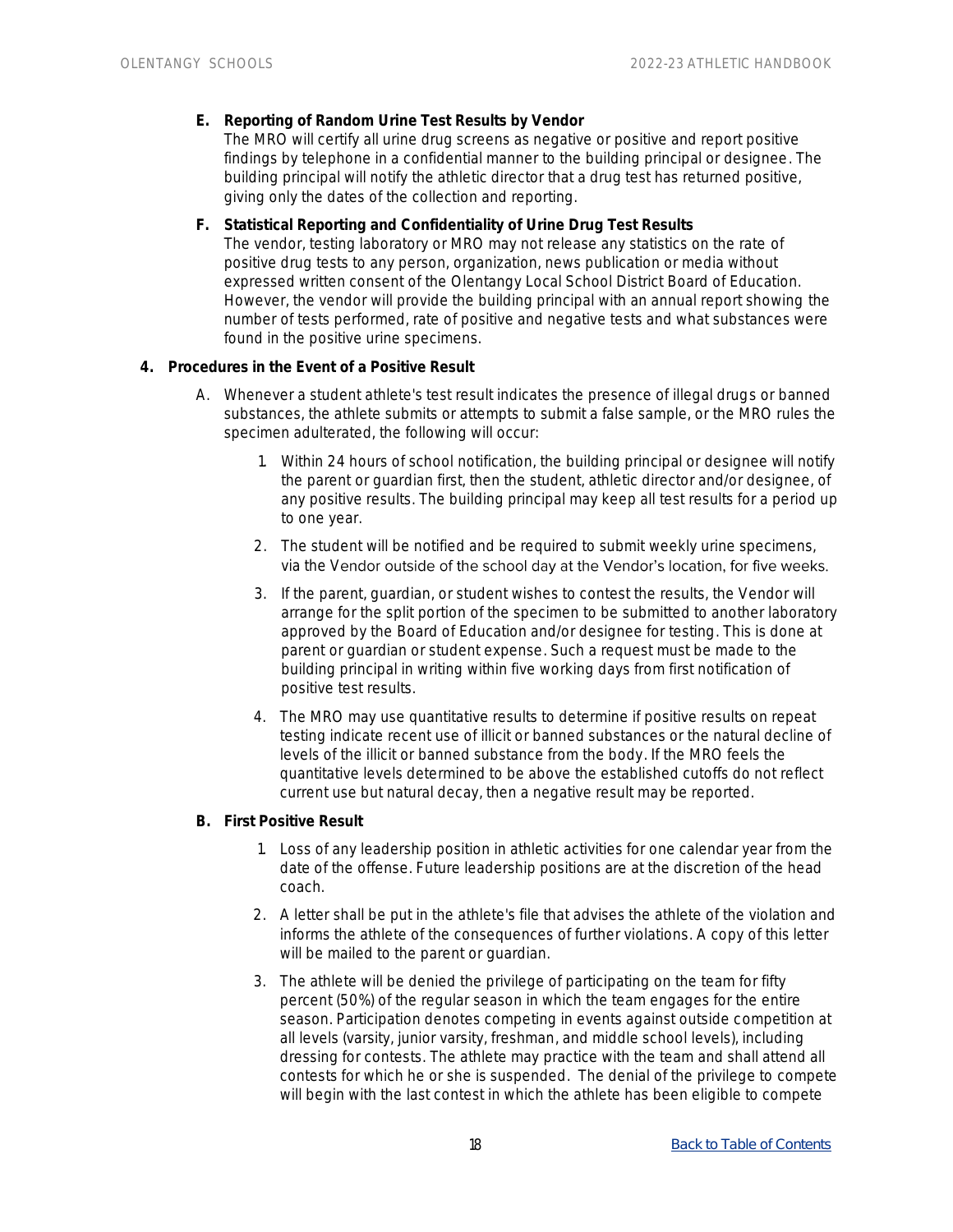or the date on which a violation of the substance abuse policy has been determined.

- 4. The student must also submit to weekly urine drug testing for the next five scheduled collection dates prior to being reinstated to a team or allowed to participate in the next sport season. The parent or guardian is responsible for all expenses and it is the responsibility of the student and his or her parents to keep the principal or designee apprised of the student's progress throughout this entire process. These tests will be conducted at the office of the approved vendor.
- 5. For infractions involving alcohol and controlled substances/mood-altering chemicals, the denial period may be reduced to twenty-five percent (25%) of the scheduled contests if the athlete participates in an assessment and follow-up program. The student must set an appointment for assessment within five days of notification of the violation. The student/athlete must participate in the evaluation process to its completion and follow the counselor's recommendations. The student/athlete must waive his/her rights of confidentiality so that a written report can be prepared. The counselor must provide verification of this evaluation to the building principal or principal's designee. Any cost for the assessment and followup program will be the responsibility of the athlete. The principal may reinstate the athlete upon evidence of beginning an assessment and follow-up program. The substance abuse designee will monitor the progress of the assessment program and report to the principal any failure to comply.
- 6. The denial of the privilege to compete will begin with the last contest in which the athlete has been eligible to compete or the date on which a violation of the substance abuse guidelines has been determined.
- **C. Second Offense** will result in denial of the privilege to participate in athletics for one calendar year from the date of suspension.
- **D. Third Offense** will result in denial of participation in athletics for the remainder of the student's middle school or high school career.
- **5. Non-Punitive Nature of Policy**

No student athlete will be penalized academically for testing positive for illegal drugs or banned substances. The results of drug tests pursuant to these guidelines will not be documented in any of the student's academic records. Information regarding the results of drug tests will not be disclosed to criminal or juvenile authorities absent legal compulsion by valid and binding subpoena or other legal process, which the Olentangy Local School District Board of Education will not solicit. In the event of service of any such subpoena or legal process, the student and the student's custodial parent, legal guardian or custodian will be notified at least 72 hours before response is made by the Olentangy Local School Board of Education, to the extent permitted by such subpoena or legal process.

**6. Illicit or Banned Substances**

For the purpose of this policy, the following drug classes, substances or their metabolites that can be tested for are considered illicit or banned for Olentangy Local School District student athletes: Alcohol, Amphetamines, Anabolic Steroids, Barbiturates, Benzodiazepines, Cocaine Metabolites, LSD, Marijuana Metabolites, Methadone, Nicotine, Opiates, Phencyclidine, Propoxyphene and MDMA (Ecstasy).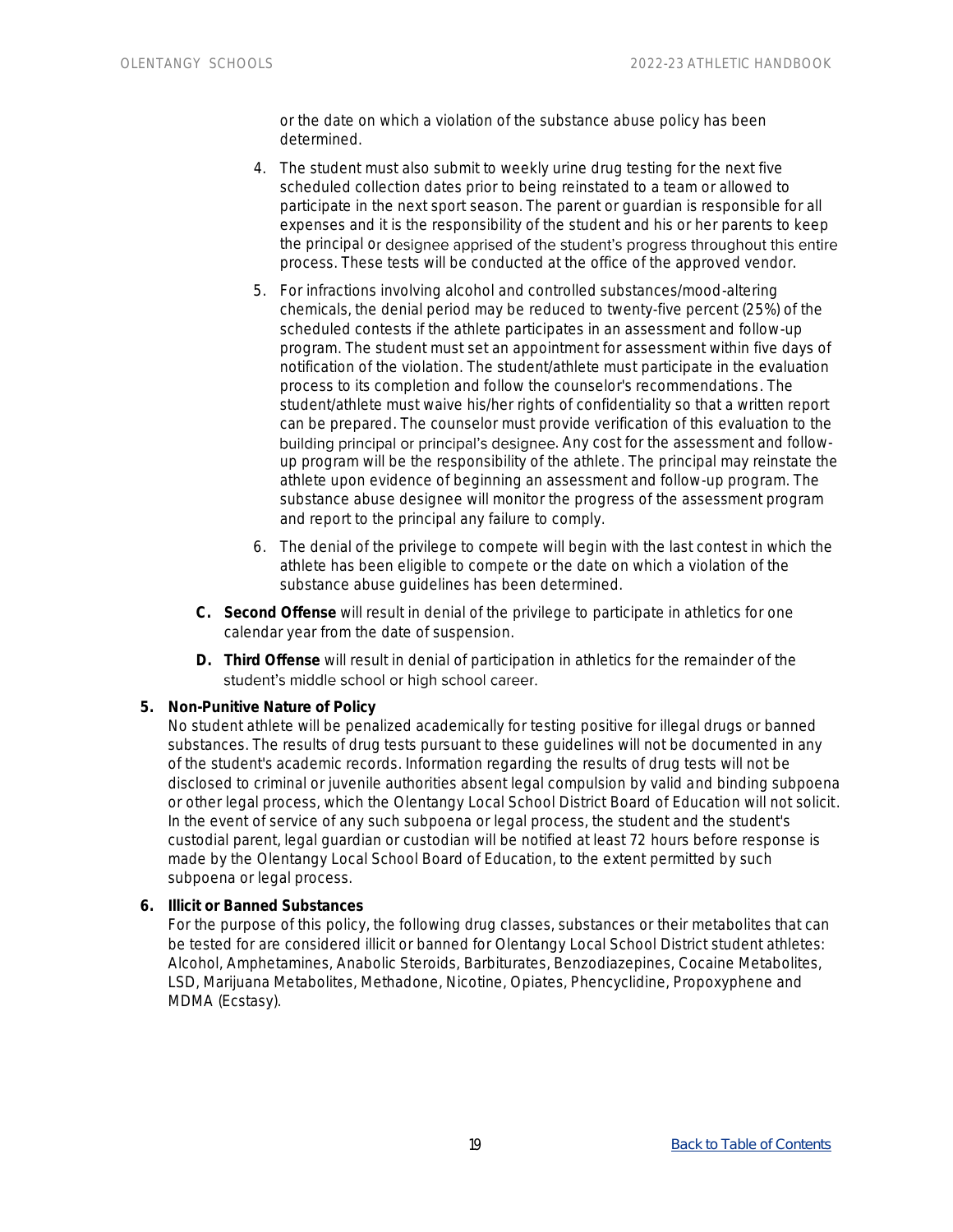# <span id="page-23-0"></span>**DUE PROCESS**

Each student who is in violation of the Alcohol, Tobacco and Drug Prevention Guidelines or a student who tests positive on a random drug test will be afforded due process. The student will have the right of appeal of consequences to the building principal. This must be done in writing within 24 hours of the determination of consequences.

Students will be further informed that participation in interscholastic sports is a privilege and not a right, and that they may be prohibited from all or part of their participation in such activities by authorized school personnel without further notice, hearing and/or appeal rights (See Policies 2431-Interscholastic Athletics and 5610.05 - Prohibition From Extra-Curricular Activities).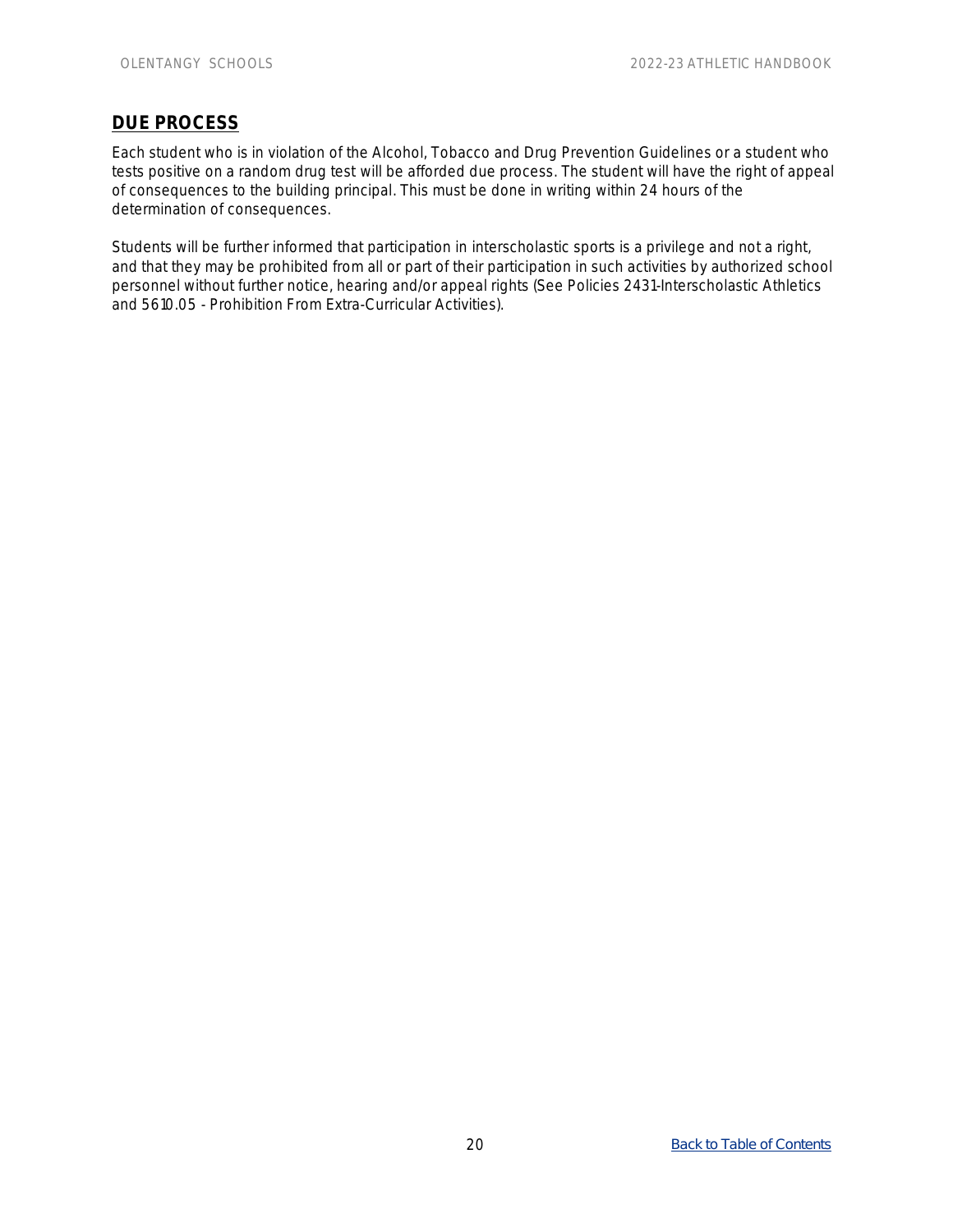# <span id="page-24-0"></span>**ACADEMIC REQUIREMENTS**

In order that local eligibility standards reflect a greater emphasis on classroom achievements and with participation in athletics viewed as a privilege, the following are the Olentangy Local School District policies for athletic eligibility for grades 7-12.

# <span id="page-24-1"></span>**STUDENTS ENROLLED IN GRADES 9-12**

- 1. A student's eligibility will be determined according to his/her GPA (grade point average) for the immediately preceding nine week grading period. Semester and final exams are not to be calculated in the nine week GPA assessment because of the comprehensive nature of exams. A student's eligibility will be determined by examining each student's nine week grade independent of prior grading periods. Students must maintain a quarterly GPA of at least 1.5 (based on a 4.0 scale).
- 2. In the grading period immediately preceding, a student must receive a passing grade in a minimum of five (5) one-credit courses or the equivalent, which count toward graduation.
- 3. Incoming freshmen must be passing a minimum of four courses taken during the final grading period of their eighth grade year to be eligible and have a GPA of 1.5 for the fourth quarter. A student may apply for a one-time GPA waiver to be used during his or her freshman year. The passage of four (4) one-credit courses must be met, per OHSAA regulations, in order to make application. Application to the athletic director may occur after the 4th quarter of the 8th grade through the 3rd quarter of the freshman year.
- 4. A grade of "incomplete" will be considered a failing grade until work is completed per O.H.S.A.A By-law 4-4-1, exception 3.
- 5. Summer School and other educational options may NOT be used to substitute for failure to meet the academic standards during the last grading period of the school year.
- 6. A student enrolled in credit flex courses must, at the conclusion of the high school's grading period, provide proof of "passing" their credit flex course in order for this course to be counted toward the five-one credit (or equivalent) courses used to establish athletic eligibility.
- 7. Students who are being home-schooled and who desire to participate in athletics and extracurricular activities must fulfill the requirements as established by the Olentangy School District related to eligibility, attendance, enrollment, and participation guidelines (please refer to policy 2431.03).
- 8. Year-long on-line courses may not be used to compensate for a lack of courses taken in the preceding grading period.

# <span id="page-24-2"></span>**STUDENTS ENROLLED IN GRADES 7-8**

- 1. In order to participate in an interscholastic sport or to cheerlead, a student must be passing four courses and have a minimum 1.5 GPA in the preceding nine week grading period.
- 2. A student enrolled in the first grading period after advancement from the seventh to eighth grade must have passed a minimum of four of classes during the preceding grading period in which the student was enrolled.
- 3. A student enrolling in the seventh grade for the first time will be eligible for the first grading period regardless of the previous academic achievement. Thereafter, in order to be eligible, a student in grade 7 or 8 must be currently enrolled in school the immediately preceding grading period and received passing grades during that grading period in a minimum of four of those subjects in which the student received grades.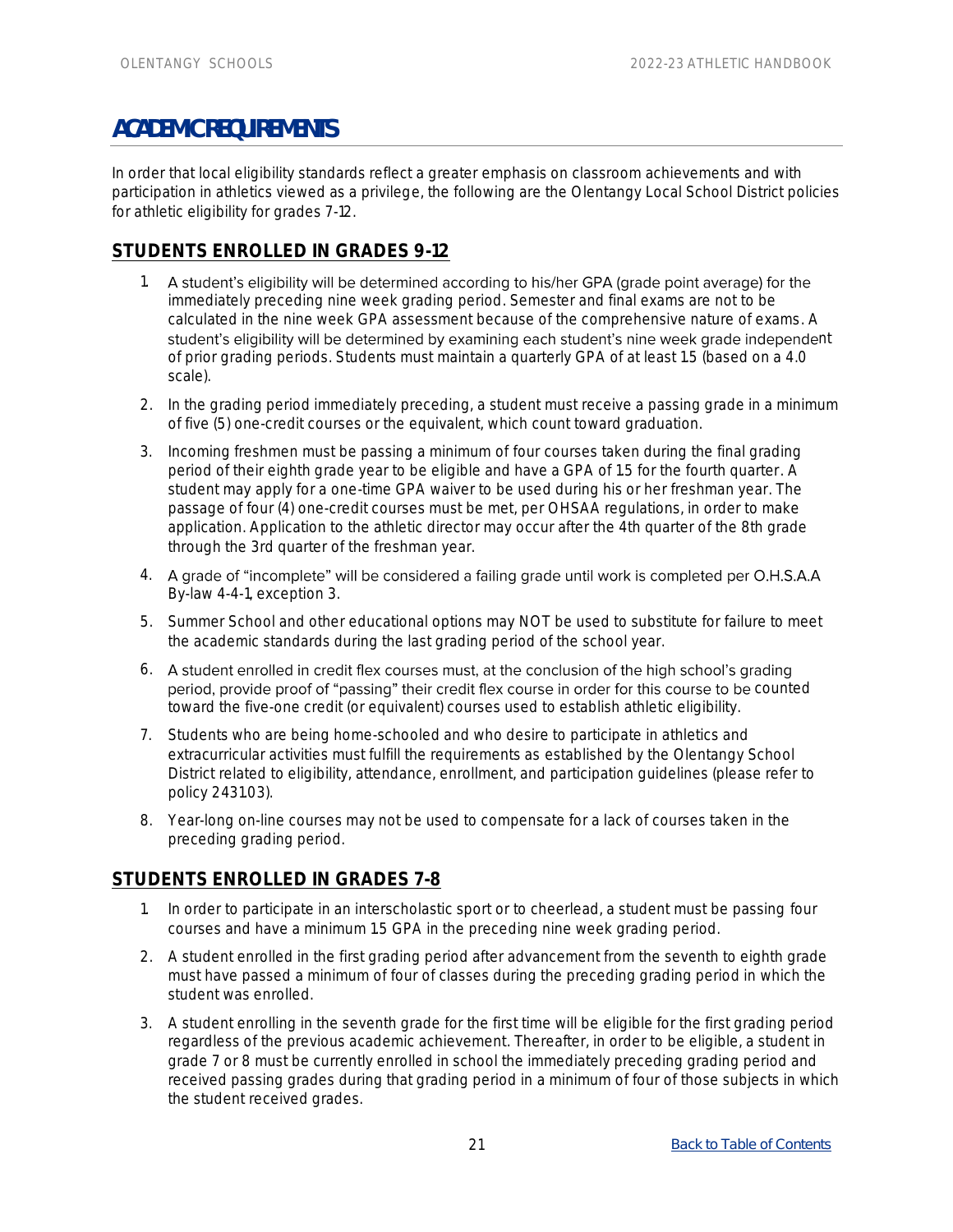- 4. Students who do not meet the minimum eligibility requirements at the end of a quarter will be ineligible to participate for the entire following quarter.
- 5. Individuals declared academically ineligible may not attend practices, games or travel with the team during the period of ineligibility unless approved by the head coach and administration.

## <span id="page-25-0"></span>**ADDITIONAL ACADEMIC STANDARDS FOR GRADES 7-12**

- 1. The eligibility or ineligibility of a student continues until the start of the fifth (5th) school day of the next grading period, at which time the grades from the immediately preceding grading period become effective. **Exception: Eligibility or ineligibility of athletes for the first grading period begins with the start of the fall sports season.**
- 2. The following conditions will be established for a student who is ineligible for a grading period:
	- a. A student will be permitted to try out for any sport or activity in which the number of participants is restricted by team selection.
	- b. With approval from the athletic director/coach and parent/guardian/custodian, a student can practice with a team or group.
	- c. The student cannot participate in any athletic contest or scrimmage situations during the period of ineligibility, nor will activity fees be refunded.
- 3. A student who would become ineligible for two consecutive grading periods would lose all practice condition privileges and would be released from any athletic squad.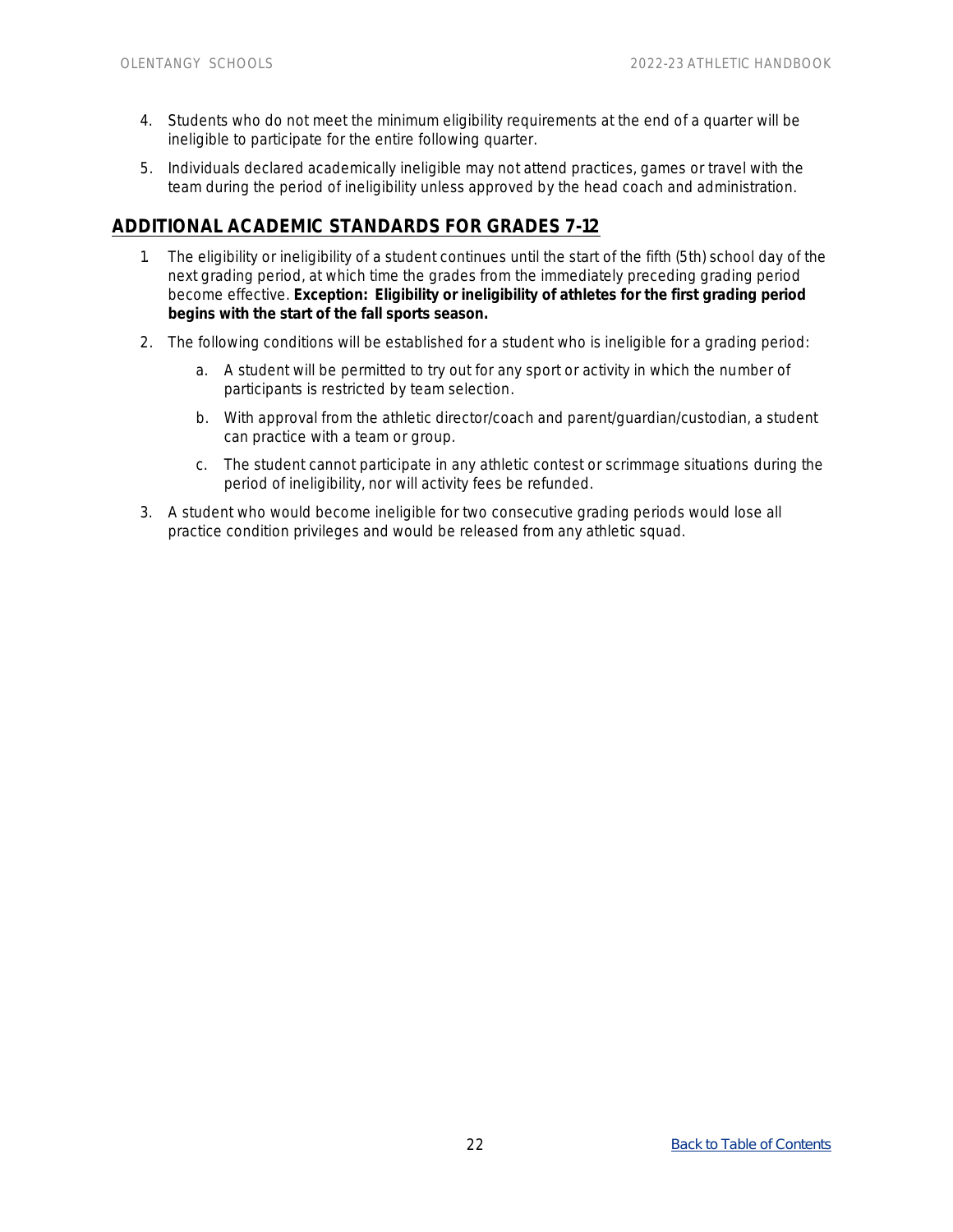# <span id="page-26-0"></span>**OTHER O.H.S.A.A. ELIGIBILITY REQUIREMENTS**

# <span id="page-26-1"></span>AGE LIMITATION - OHIO HIGH SCHOOL ATHLETIC ASSOCIATION RULE

When a high school student (grades 9-12) turns 20 years of age, he/she becomes ineligible for interscholastic athletics. There is an exception to this regulation, so please arrange a meeting with your principal or athletic administrator to review this exception.

## <span id="page-26-2"></span>**RESIDENCE AND TRANSFER REQUIREMENTS**

If the parent' district of residence is a multiple high school public school district (like Olentangy Local Schools), the student shall be eligible only at the public high school which is located in the attendance zone within which the parents' residence is located.

There are many complicated rules governing residence. Generally, an athlete's parents or legal quardian must live in the Olentangy Local School District for the student to be eligible. If you have a residency or transfer question, discuss it with the principal/athletic director. All school district and O.H.S.A.A. by-laws apply.

O.H.S.A.A. transfer bylaws (section 7) have been developed which permits a student to become eligible to participate in interscholastic athletics when moving from one school district to another, from a private school to a public school or vice versa, and from different high schools in the same district insofar as the transfer bylaw is concerned.

- 1. When moving from one school district to another, a bona fide legal change of residence form must be on file with the new district and the O.H.S.A.A. to participate in athletics. Please note, merely signing a lease for an apartment/house in the new district does not constitute a bona fide legal change of residence. The form required for legal change of residence may be obtained from the OLSD New Student Welcome Center (NSWC), school athletic offices, or on-line at www.ohsaa.org
- 2. When moving from a private to public school, an O.H.S.A.A. Exception Form Six must be on file with the new district and O.H.S.A.A. in order to participate in athletics. This form may be obtained from the NSWC, school athletic offices, or on-line at www.ohsaa.org.
- 3. When moving from different schools in the same district, an Intradistrict Transfer Request Application must be submitted by the district's required date of submission. Be advised that student's approved for an intradistrict transfer may be denied participation in athletics for one calendar year.
- 4. In the event that a student's family moves from one attendance area to another within the Olentangy Local School District after the start of the school year, an Intradistrict Transfer Request Application must be submitted as soon as possible. Be advised that students approved for an intradistrict transfer may be denied participation in athletics for one calendar year.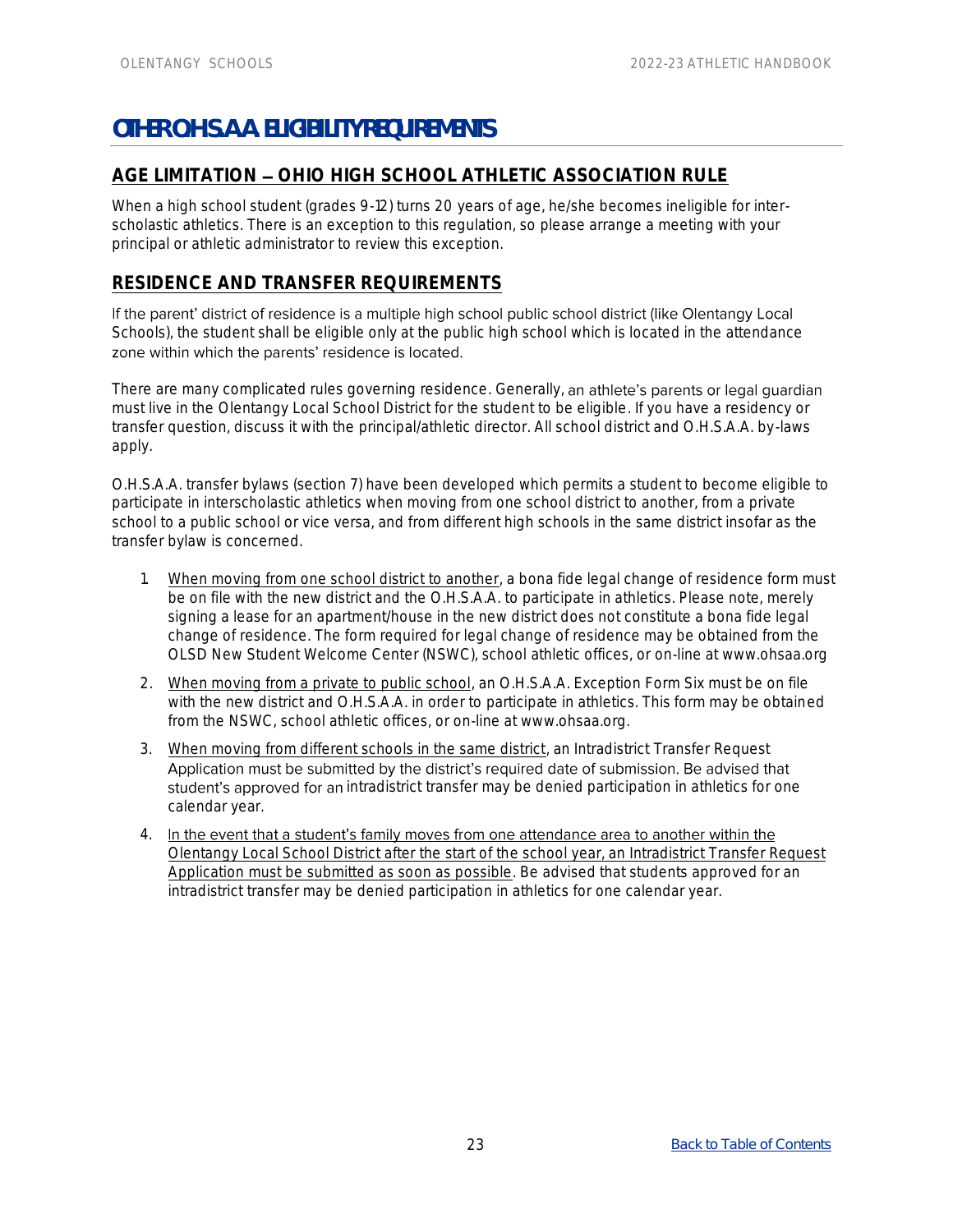# <span id="page-27-0"></span>**ATHLETIC DEPARTMENT POLICIES**

# <span id="page-27-1"></span>**ATHLETIC PARTICIPATION/CONCUSSIONS**

If a concussion is suspected by a physical education teacher or coach, the student will be removed from the class, practice, or game. The student will not be permitted to return to full participation on the same day as the removal and not until s/he is evaluated by a healthcare professional experienced in concussion management and receives written clearance for full participation from that professional. Limited physical activity in the physical education context may eventually be permitted, depending on the recommendation of the healthcare professional. Parents or guardians shall be notified about the possible concussion and given information on concussions and the need for medical attention. Please refer to board policies 2431, 2431.01, and 5340 for more information.

# <span id="page-27-2"></span>**ATTENDANCE POLICY**

In order to participate in a school day extra-curricular/co-curricular activity, students must be in attendance four periods of the school day (or the half-day equivalent), not including lunch. A block scheduled class is equal to two regular class periods. Field trips, Alternate Learning Experiences, concurrent enrollment, medical/dental appointments, and special family situations may be excused by an administrator.

- **1. Absence from Practice**
	- **A. Excused**
		- 1. The athlete must provide, in writing, advance notice to the appropriate coach. At the middle school level, absences must be approved by the athletic director.
		- 2. Reasons considered unavoidable and excusable by the coaches. At the middle school level, the absences must be approved by the athletic director.
		- 3. A return to practice note is required for doctor/physical therapy appointments.
			- a. A return to participate date is required from the doctor if practices and/or games are missed due to injury/illness per doctor's orders.

#### **Consequence**

Athlete may miss necessary mental and physical preparation for contest resulting in nonparticipation in a future contest(s).

**B. Unexcused** - All absences not falling into the excused category above. For example, athletes will not miss practice/games to participate with their club or travel team of any sport.

**Consequences** First offense Suspension for the next contest Second offense Suspended for the next two contests Third offense Suspension for the remainder of the season

- **2. Absence from Contest (including Saturday)**
	- **A. Excused**
		- 1. Advance notice to the coach. At the middle school level, the absence must be approved by the middle school athletic director.
		- 2. In emergency situations, notify the coach as soon as possible.

Consequences are the discretion of the coach and athletic director and may result in exclusion from future contest(s).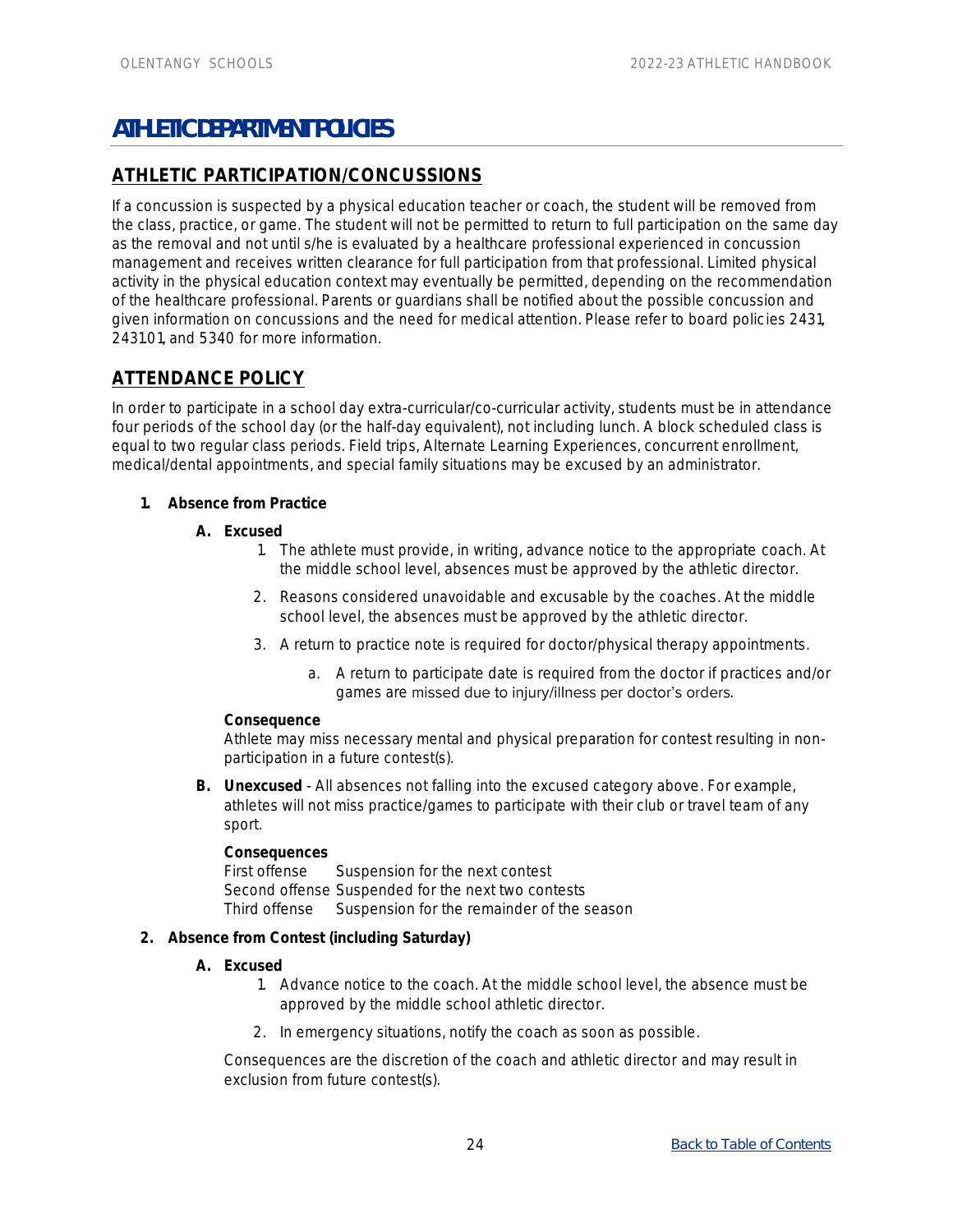**Unexcused** All other types of absences not falling into the Excused category above. For example, athletes will not miss practice/games to participate with their club or travel team of any sport.

**Consequences** First offense- Suspension from next two contests Second offense-Suspension for the remainder of the season

- **3. Absence from Last Game of Season and/or End of Season Tournament Play**
	- **A. Excused**
		- 1. Advance notice in writing to coach and approved by athletic director.
		- 2. Reasons considered unavoidable and excusable by the coach and approved by athletic director.
	- **B. Unexcused**

All other types of absences not falling into the Excused category above.

**Consequences**

The athlete will not receive an end-of-year certificate and will not be permitted to attend the end-of-year celebration/banquet.

- **4. Holidays/Vacations**
	- A. Excused If an athlete is going on a family vacation with a parent or quardian or is attending a school-related activity during a school recess, **advance notice must be given to the coach by the first day of official team practice. The coach will then inform the athletic director. At the middle school level, all requests must be approved by the athletic director.**

**Consequences** - If a contest is missed, the consequences are:

- 1. Suspended one subsequent contest for each contest missed
- 2. If practice is missed: See 1A
- B. Unexcused Not going with parent or guardian or with a school-related group is an unexcused absence. See 1B/2B respectively.

## <span id="page-28-0"></span>**AWARDS**

Earning an Athletic Letter – It is desired that the athletic letter be something the athlete must earn by athletic ability, but not be so unattainable that only the outstanding athlete can achieve it. It is also desired that the coach of each sport have a large amount of leeway in determining who receives the letter. Middle school athletes are not eligible to earn school letters.

Wearing of Awards – It is the firm belief of the district Athletic Department that awards should be worn with dignity and class. Athletes are to display their awards in such a manner and are expected to behave in an appropriate manner when wearing them; the athlete represents the team and the school when wearing the award – actions that detract from a positive image will not be accepted.

Booster Scholar Athlete Awards - All sophomore, junior and senior students are eligible for this award. Students qualify for the award if their cumulative GPA is at least 3.500 on a 4.0 scale. Because high school students do not earn credits until the end of their freshman year, they are not eligible for this award.

Managers/Statisticians/Student Trainers - Any student who manages or trains satisfactorily for the entire sports season is entitled to the appropriate awards for that sport.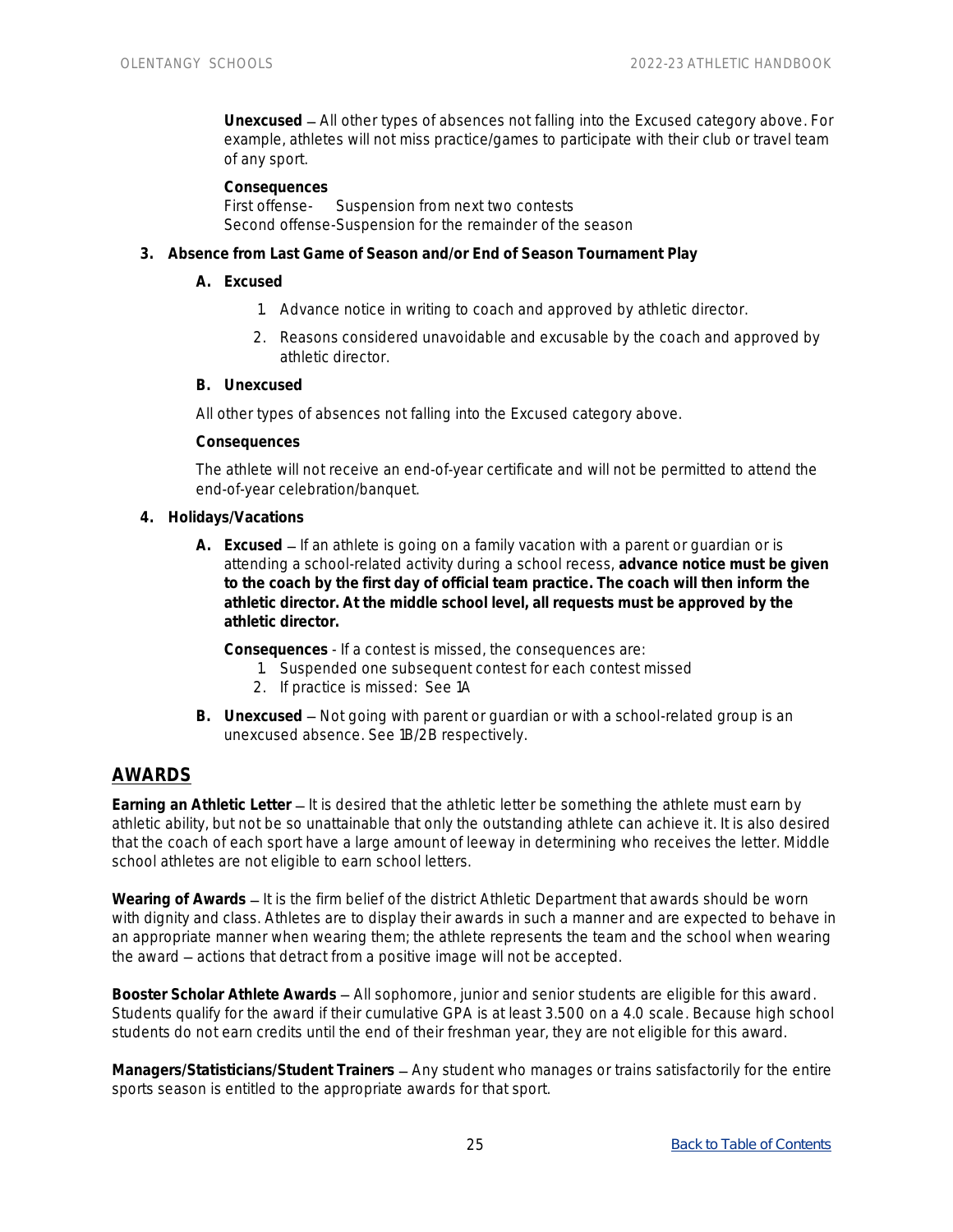# <span id="page-29-0"></span>**BANQUET**

At the conclusion of the season, if any student athlete is not a team member in good standing, the athlete will forfeit the privilege to attend the banquet and to receive all letters and/or awards.

Middle school banquets/end of season celebrations will be held on middle school grounds.

# <span id="page-29-1"></span>**CANCELLATIONS DUE TO WEATHER**

In the event of a school closing or early dismissal, all middle school and freshman athletic events and practices will be canceled unless it is associated with a varsity event (example: a triple header basketball event).

However, in accordance with the practice of the majority of Ohio Capital Conference schools, varsity and junior varsity level athletic activities may still take place later that evening, weather permitting. The decision to cancel varsity and junior varsity contests and practices will be made by the athletic directors, building principals, the superintendent or designee in cooperation with representatives from the competing district(s).

A decision will be made no later than 2:00 p.m. If the superintendent or designee determines that it is unsafe to transport students by district buses or van(s), the athletic director, building principals, and the superintendent or designee, may elect to have parents transport our athletes to the contest. Notification of any such closings will be available on the district's Web site, at the link, Cancellation and Delay Notices.

## <span id="page-29-2"></span>**CONFLICTS WITH EXTRA-CURRICULAR ACTIVITIES AND ACADEMICS**

An individual student who attempts to participate in too many extra-curricular activities will, undoubtedly, be in a position of a conflict of obligations.

The Athletic Department recognizes that each student should have the opportunity for a broad range of experiences in the area of extra-curricular activities and, to this end, will attempt to schedule events in a manner so as to minimize conflicts. If, however, there is a conflict with a graded class activity, the class takes priority.

Students have a responsibility to do everything they can to avoid a continuous conflict. This would include being cautious about belonging to too many activities where conflicts are bound to happen. It also means notifying those involved immediately when a conflict does arise.

#### <span id="page-29-3"></span>**EQUIPMENT**

The athlete is responsible for the proper care and security of equipment issued to him or her. All equipment not returned in good condition at the end of the season will be subject to a financial penalty.

- All equipment issued to a player is to be worn only at practice or scheduled games or scrimmages involving that particular sport. Exceptions must be approved by the coach (i.e. jerseys).
- The athlete must secure permission from the coach before any item is attached, added to, removed from or worn with a uniform that is issued to an athlete for a specific sport.
- Each athlete is responsible for all equipment issued. Keep it clean and in the best possible condition. The Olentangy Local School District is not responsible for lost or stolen equipment. It is suggested that athletes use a lock on athletic lockers to avoid theft.
- All athletic equipment is the property of the Board of Education and the Athletic Department. Therefore, school equipment may not be taken from the building for the use of any other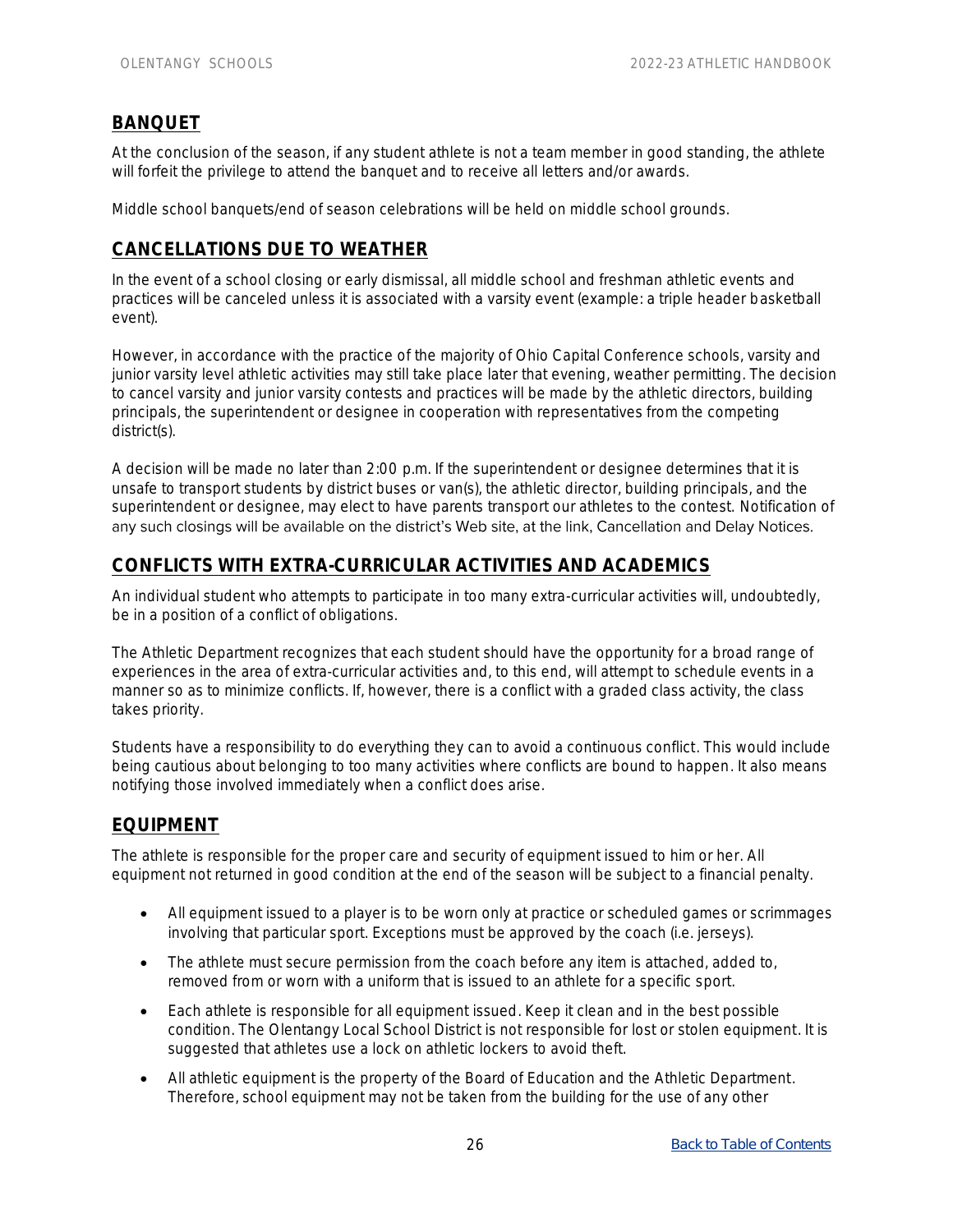organization or for personal use. Any exception must be approved by the coach or athletic director.

- All equipment issued to an athlete must be returned at the end of the athletic season. Equipment that is not returned for any reason or that is damaged beyond normal wear and tear must be paid for at current replacement cost. Any athlete who has not returned or paid for lost equipment within one week will be denied the right to participate in athletics until the equipment is returned or paid for. In addition, these costs will be added to the school fees owed to the school.
- Under certain circumstances, equipment (i.e. uniforms) may be sold to team members at the end of the season. This sale will be controlled by the head coach and athletic director. The price will be set by the athletic director and will be the current replacement cost of the item. The money will be collected by the head coach prior to equipment being given to the athlete.

# <span id="page-30-0"></span>**FAILING TO COMPLETE A SEASON**

An athlete may find it necessary to withdraw from a sport prior to the completion of the season. If this is the case, the following procedures must be followed:

- 1. Talk with your immediate school coach and then the head coach.
- 2. Return all equipment issued or pay established rate for keeping the equipment, prior to participation in a subsequent school sport.

Athletes will not be eligible for post-season awards or participation in end of the year banquets as a result of separating from the team. Athletic fees will not be prorated or refunded.

Athletes who fail to successfully complete a season will not be eligible to utilize the PE Waiver for that respective sport season.

## <span id="page-30-1"></span>**GAME DAY PARTICIPATION**

In order to participate in a school-day practice or contest, a high school or middle school student athlete must be in attendance four periods of the school day. A block scheduled class is equal to two regular class periods. Field trips, Alternate Learning Experiences, concurrent enrollment, medical/dental appointments, and special family situations may be excused by an administrator.

# <span id="page-30-2"></span>**HAZING, HARASSMENT, INTIMIDATION, BULLYING, AND SEXUAL HARASSMENT**

Hazing, harassment, intimidation, bullying, and/or sexual harassment toward a student, whether by other students, staff or third parties is strictly prohibited and will not be tolerated. This policy applies to all activities in the district, including activities on school property, on a school bus, or while en route to or from school, and those occurring off school property if the student is at any school-sponsored, school-approved, or school-related activity or function, such as field trips or athletic events. This prohibition includes aggressive behavior, physical, verbal, and psychological abuse. Hazing means doing any act or coercing another, including the victim, to do any act of intimidation or harassment to any student or other organization that causes or creates a substantial risk of causing mental or physical harm to any person. Harassment, intimidation, or bullying is any intentional written, verbal, electronic, or physical act that a student has exhibited toward another particular student or students more than once and the behavior causes mental or physical harm to the other student(s) and is sufficiently severe, persistent or pervasive that it creates an intimidating, threatening or abusive educational environment for the other student(s). It would include, but not be limited to, such behaviors as stalking, bullying/cyber bullying, intimidating, menacing, coercion, name-calling, taunting, making threats, hazing, and dating violence. Sexual harassment includes unwelcome sexual advances, requests for sexual favors, and other verbal, nonverbal or physical conduct of a sexual nature. Sexual harassment may involve the behavior of a person of either gender against a person of the same or opposite gender. It would include, but not be limited to,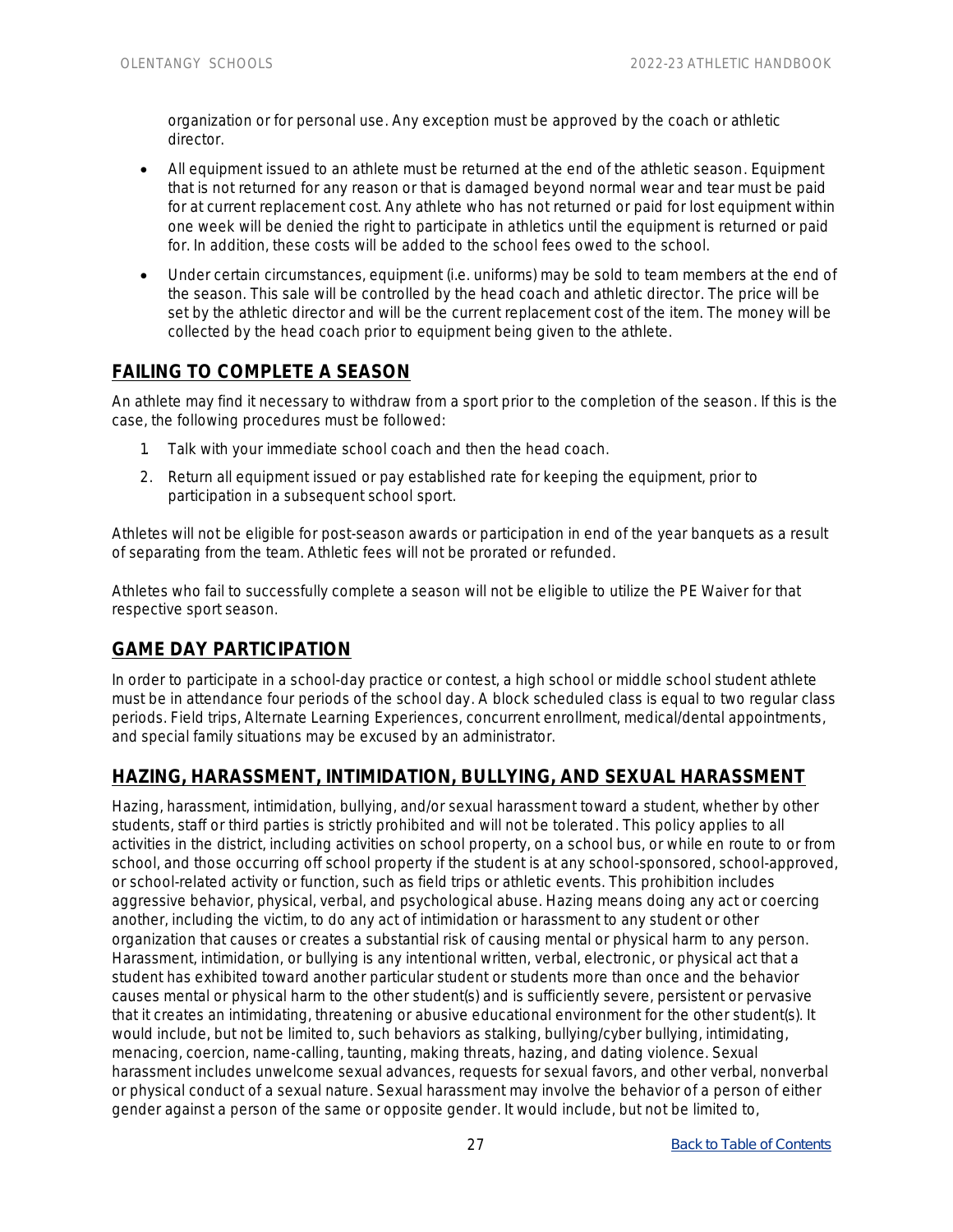unwelcome propositions, unwanted physical and/or sexual contact, verbal expressions, patterns of conduct intended to create discomfort and/or humiliation, boundary invasions, and sexual violence. Sexual harassing creates a hostile environment when it interferes with or limits a student's ability to participate in or benefit from the school's program. It may be a single or isolated incident. Title IX protects against retaliation of reporting such acts. For more information about the district's Sexual Harassment and Sexual Violence procedures, please see Board Policy 5517.03.

Permission, consent, or assumption of risk by an individual subjected to hazing, harassment, intimidation, or bullying does not lessen the prohibition contained in this policy. Prohibited activities of any type including those activities engaged in via computer and/or electronic communications devices are inconsistent with the educational process and are prohibited at all times. No administrator, teacher or other employee of the district shall encourage, permit, condone or tolerate any hazing, harassment, intimidation, or bullying activities. No student, including leaders of student organizations, may plan, encourage, or engage in any hazing, harassment, intimidation, or bullying.

Administrators, teachers, and all other district employees are particularly alert to possible conditions, circumstances or events that might include hazing, harassment, intimidation, or bullying. If hazing, harassment, intimidation, or bullying is discovered, involved students are informed by the discovering district employee of the prohibition contained in this policy and are required to end all hazing, harassment, intimidation, or bully activities immediately. All hazing, harassment, intimidation, or bullying incidents are reported immediately to the building administrator or appropriate administrator. An investigation will result and shall include documentation of the event, response, and strategy for protecting the victim.

If the investigation finds an instance of hazing, harassment, intimidation, and/ or bullying/ cyber bullying by an electronic act or otherwise, has occurred, it will result in prompt and appropriate remedial and/ or disciplinary action. This may include suspension or up to expulsion for students, exclusion for parents, guests, volunteers, and contractors. Individuals may also be referred to law enforcement officials.

If, during said investigation, the Principal or appropriate administrator believes the reported misconduct may have created a hostile learning environment and may have constituted unlawful discriminatory harassment, said will report the act of to one of the Anti-Harassment Compliance Officers so that it may be investigated in accordance with the procedures set forth in Policy 5517.

A victim of sexual harassment has the right to file criminal and/or Title IX complaints simultaneously. A student does not need to wait until the Title IX investigation is completed before filing a criminal complaint or may also be filed with the U.S. Department of Education's Office for Civil Rights. The district respects students' privacy and will only disclose information regarding alleged sexual violence to individuals who are responsible for handling the school's response, the student's parents (if the student is a minor or dependent under Section 152 of the Internal Revenue Code), or otherwise required by law. Students or parents sometimes ask that the student's name not be disclosed to the alleged perpetrators or that no investigation or disciplinary action be pursued to address the alleged sexual violence which may limit the district's ability to respond fully to the incident, including pursuing disciplinary action against the alleged perpetrator. For more information about the district's Sexual Harassment and Sexual Violence procedures, please see Board Policy 5517.03.

Retaliation against any person who reports/thought to have reported or otherwise participates in an investigation/inquiry related to a complaint of aggressive behavior, bullying, and/or sexual harassment is prohibited. Deliberately making false reports about harassment, intimidation, bullying and/or aggressive behavior for the purpose of getting someone in trouble is similarly prohibited and will not be tolerated. Deliberately making false reports or retaliation may result in disciplinary action.

The Superintendent/designee must provide the Board President with a semiannual written report of all reported incidents of bullying and post the report on the district's website. For more information, please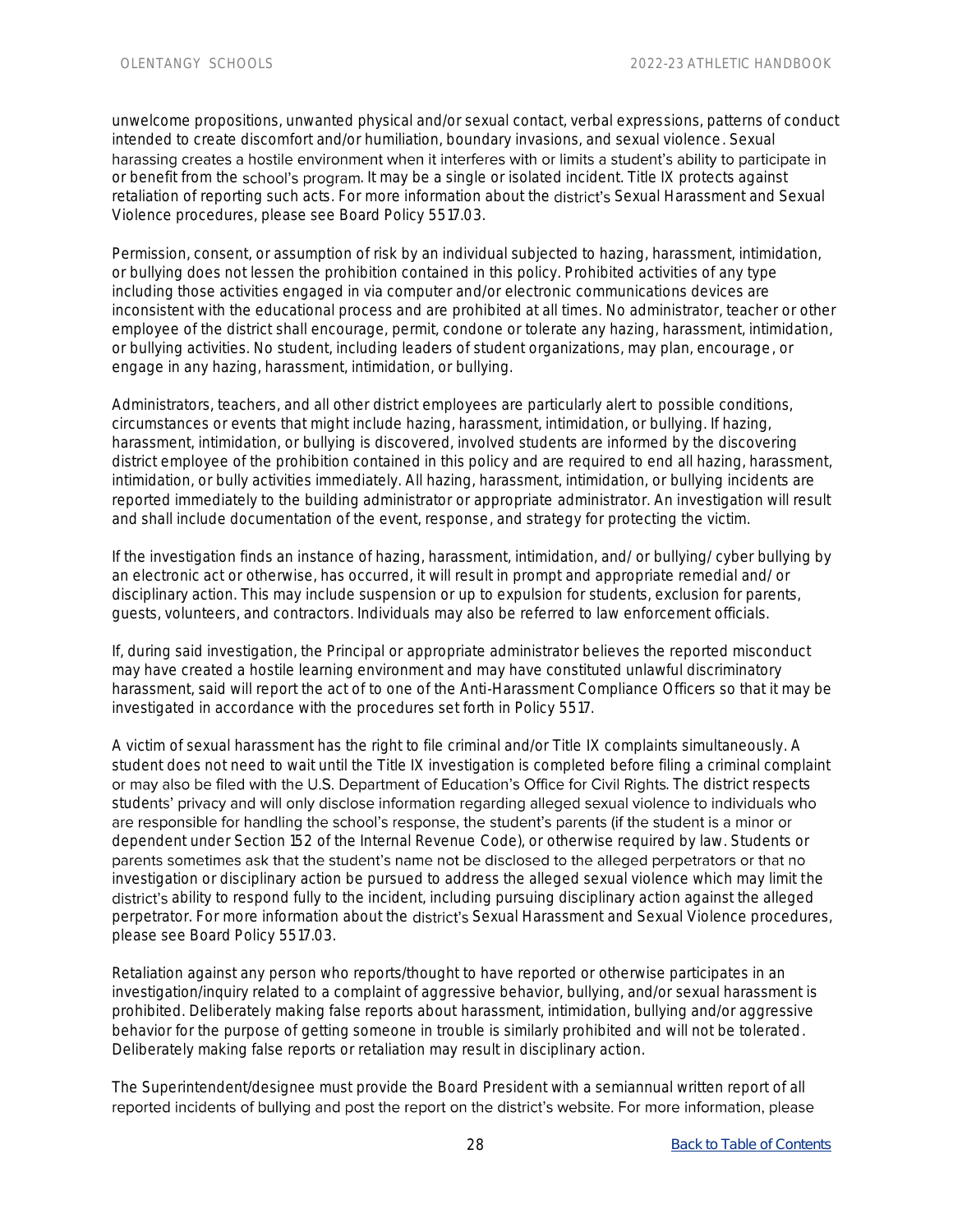refer to Board Policy 5517, 5517.01. The **district's** policy and consequences for violations of the policy shall be sent annually to each student's custodial parent or quardian. The statement may be delivered **electronically.** The student athlete may be denied participation in athletics for violation of this policy and may be subject to **Code of Conduct** violation.

# <span id="page-32-0"></span>**HOME-EDUCATED / NON-ENROLLED STUDENT PARTICIPATION**

**Eligibility for Chartered Nonpublic Schools**

All students enrolled in chartered or non-chartered nonpublic schools are permitted to participate in a particular extracurricular activity if the student is of appropriate age and grade level and: (1) the student is entitled by law to attend the schools of this district; and (2) the chartered or non-chartered nonpublic school in which the student is enrolled does not offer the particular extracurricular activity. Students who meet these criteria are permitted to participate in the particular extracurricular activity at the district school to which the student otherwise would be assigned during that school year provided that the student meets the eligibility requirements stated in the student and/or athletic handbooks.

It shall be the parent/guardian's responsibility to obtain appropriate documentation for the Superintendent, or designee, to verify the student's eligibility prior to the start of the first practice or other activity of the extracurricular activity in which the student chooses to participate. Thereafter, the parent/guardian of a student participating in an extracurricular activity under this policy shall obtain additional verification of eligibility every nine (9) weeks on or before 5:00 p.m. of the fifth school day of the beginning of the nine (9) week period until the conclusion of the extracurricular activity in which the student is participating. All documentation related to a student's eligibility shall be verified by the school in which the student is currently enrolled. A student will be deemed ineligible to participate in extracurricular activities until all eligibility requirements are met and verified. For purposes of this policy, "parent/guardian" also means a student that is eighteen years of age.

# <span id="page-32-1"></span>**INDIVIDUAL COACH'S RULE**

Each coach is encouraged to set team rules in addition to the rules in the Athletic Handbook. Rules and penalties for tardiness, curfew violations, inappropriate practice/game dress and misconduct are examples of acceptable coach's guidelines. These rules should be given in writing to all athletes, parents, and the athletic director at the beginning of each season.

# <span id="page-32-2"></span>**INSURANCE**

Students participating in an athletic program must be protected by an accident insurance policy in one of the following ways: school insurance or a school waiver (found on the physical form) signed by the parent or guardian stating that they have adequate insurance coverage.

## <span id="page-32-3"></span>**LOCKERS**

Section 3313.20 of the Ohio Revised Code authorizes a board of education to adopt a policy which authorizes a principal to search any student's locker and the contents thereof upon reasonable suspicion that the contents contain evidence of a criminal or school rule violation. Lockers remain the property of Olentangy Local School District while on loan to students and are, therefore, subject to supervision and inspection by school authorities when and where necessary. It is the student's responsibility to use lockers for school purposes only and to use a lock to secure all belongings. Lockers are not to be used for articles which may be of such nature as to be harmful, dangerous, in violation of school or legal restrictions or disruptive to the school process. Such articles are subject to confiscation. Students are not permitted to mark or deface the outside of lockers. In such cases, the student breaking locker rules will be assessed a fine.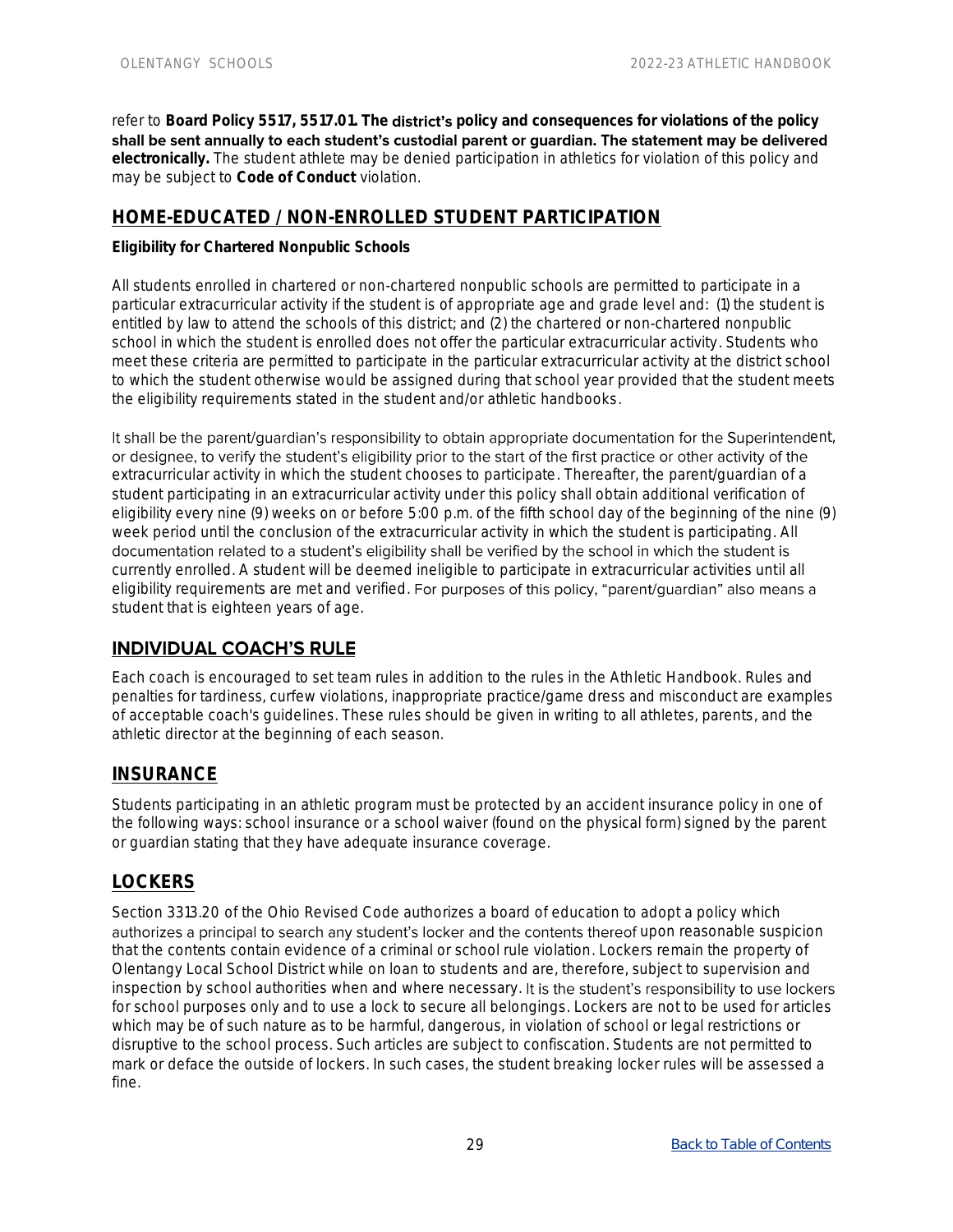# <span id="page-33-0"></span>**PAY TO PARTICIPATE**

Olentangy Local Schools has adopted a policy that requires an **\$80 fee per sport** for participation in interscholastic athletics. The student fees are to defray only a part of the expenses of our activity programs. Fees for activity participation are to be assessed for one full year. Each building is responsible for collecting these fees.

Payments should be made in full by credit card online or by cash/check/money order. Make checks payable to "Olentangy Local Schools" and include students name and the activity for which the fee is being paid in the "memo" area of the check. Return all forms and checks to the individual buildings. To pay online, please go to your PowerSchool parent account and select Lunch and Fee Payments. For athletics, all fees are non-refundable after the first game and paying the fee does not guarantee an athlete's playing time. The payment deadline is before the first game/scheduled scrimmage. The athlete will not be allowed to participate until the fee or all previously owned school fees are paid.

If you receive a notice from your bank about a non-sufficient funds check, contact CheckRedi at 800-239- 1222.

Students with carryover delinquent fees of any kind from the previous school year are precluded from participation in extracurricular activities. Delinquencies in the current school year will preclude the student from participating in winter and spring extracurricular activities. Eligibility will be restored once all fees have been paid, or a payment plan has been established and the first payment has been received.

## <span id="page-33-1"></span>**REQUIRED FORMS**

The following forms must be completed and on file in the Athletic Office or submitted online via Final Forms prior to the first day of practice or try-outs (in cut sports):

Please note: Item number one will be completed in paper form and turned in to the Athletic Office and items 2-9 will be submitted via Final Forms.

- 1. OHSAA Pre-Participation Physical Form-this form must be printed and completed by a certified physician and kept on file with the Athletic Office.
- 2. Athletic **Code of Conduct** Agreement
- 3. Parent Acknowledgment of Athletic Policies
- 4. Emergency Medical Form
- 5. Insurance or an Insurance Waiver
- 6. Permission to Treat Form
- 7. Concussion Form
- 8. Informed Consent Agreement
- 9. Alternate Transportation Form

Most forms are distributed to students but are also available on the district Web site or athletic offices.

## <span id="page-33-2"></span>**RISK OF PARTICIPATION**

All athletes and parents or guardians must realize the risk of serious injury, permanent disability or death which may be a result of athletic participation.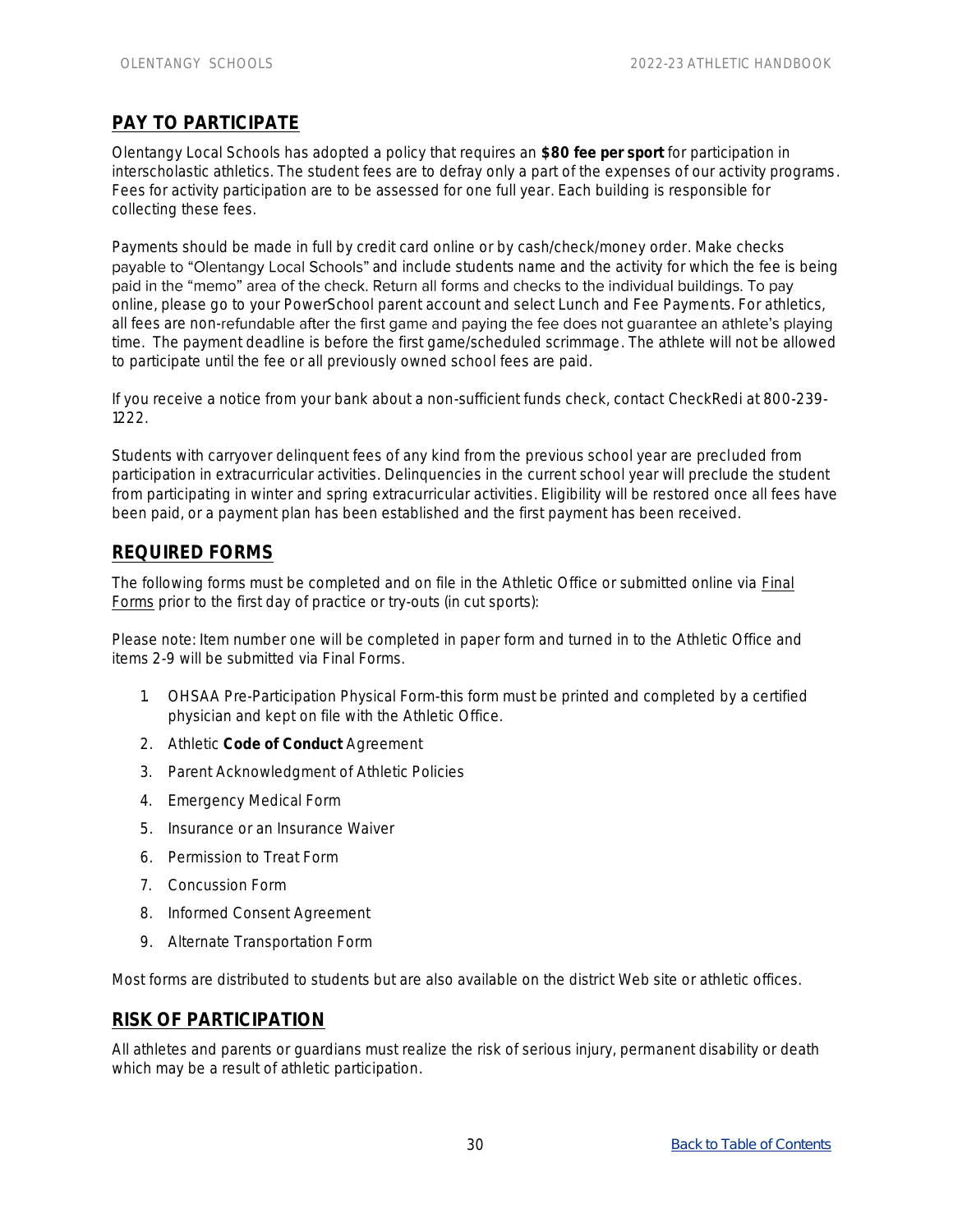# <span id="page-34-0"></span>**SALARY OF COACHES**

The Olentangy Local School District will maintain sole authority of O.H.S.A.A. Bylaw 6-2-1. The Board of Education or other similar governing body shall have exclusive jurisdiction on matters of salary, stipend or compensation of its coaches.

# <span id="page-34-1"></span>**SOCIAL MEDIA POLICY**

The use of e-mail messages, text messages, blogs, websites, or other electronic communications to make inflammatory or derogatory comments, and/or inappropriate descriptions or pictures regarding another team member, another student, a coach, another school or team, or other staff member is strictly prohibited. For the purposes of this policy, inappropriate comments may include, but are not limited to, inappropriate comments/pictures/descriptions regarding another person's race, ethnic background, culture, religion gender or sexual orientation. **Any violation of our social media policy may result disciplinary consequences up to and including suspension and/or dismissal from the team.**

#### <span id="page-34-2"></span>**TRANSPORTATION**

All athletes are expected to travel to and from contests in a district bus or van when the district provides transportation. In special situations a parent or guardian may provide transportation with advance written permission approved by the Athletic Director.

# <span id="page-34-3"></span>**TWO-SPORT PARTICIPATION**

Athletes may participate in more than one sport at Olentangy Local Schools in any one sport season (fall, winter, or spring) **if both coaches concur and cooperatively** work out the details of practices, games, etc. with the athlete. The athlete who is attempting to "double up" must declare one of the sports as a "sport of first priority". This means the athlete will attend all "events" (contests, practices, meetings, etc.) connected with that squad. The athlete can participate with the other squad during the time there are no obligations to the sport of first priority. Student athletes have a responsibility to avoid continuous conflicts.

Notes:

- 1. Cheerleading is considered to be a sport at both middle and high school levels.
- 2. Middle school athletes will only be allowed to participate in one sport per season.

Middle School Cheerleaders

- 1. Cheer for football or basketball. Eighth grade cheerleaders cheer for both seasons.
- 2. Cheerleaders may not participate in another sport during the season they are cheering.
- 3. Football cheerleaders will cheer for all games, home and away.
- 4. Basketball cheerleaders will cheer for all home games, both boys and girls.

#### <span id="page-34-4"></span>**UNIFORMS**

In several sports, the athlete will be required to purchase a portion of the game uniform, which will become his or her property.